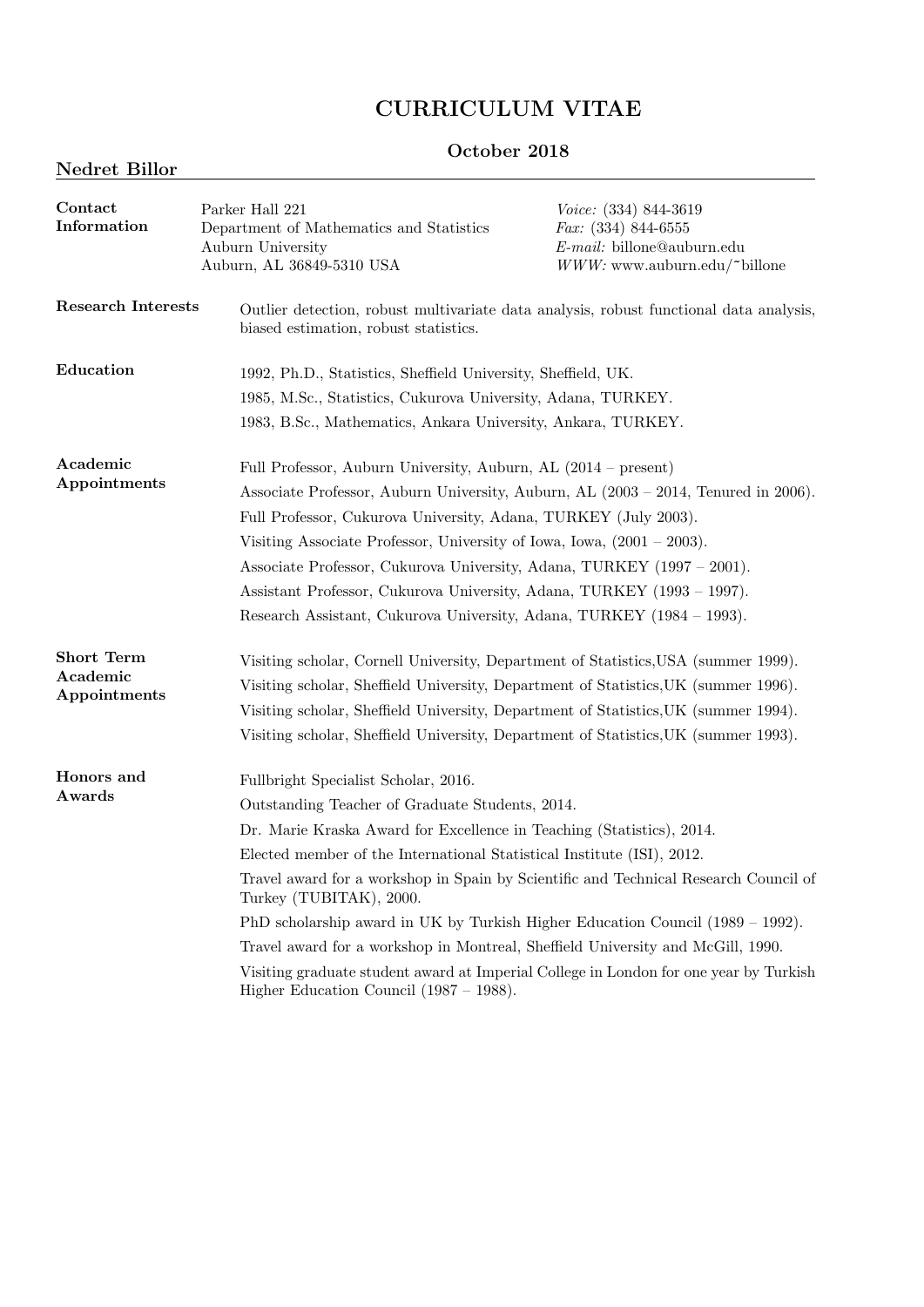- Awarded Grants 1. "Promoting Success in Undergraduate Mathematics through Graduate Teacher Training",PI: C. A. Rodger, Co PIs: N. Billor, O. Jenda, J. Stone, P. Nylen, NSF, Amount: \$365,396, 2018–2022.
	- 2. Travel grant by the Office of International Programs at Auburn University, Amount: \$5000.00, 2017.
	- 3. Travel grant by Universidad EAFIT, Medellin, Amount:\$3000.00, 2017.
	- 4. Fullbright Senior Specialist (Pontifica Catholic University of Valparaiso, Chile),\$5000.00, 2017.
	- 5. Travel grant by Universidad National de Colombia, \$2500.00, 2016.
	- 6. "US-Europe-Africa Joint Research Initiative in Mathematics of Finance and Applied Statistics", PI:O. Jenda , Co-PI: A. Abebe/P. Johnson, Senior personel: N. Billor, NSF (US-Africa Collaborative Research Network (CRN)), Amount: \$418,000.00, 2013  $-2018.$
	- 7. "Robust Multivariate Functional Data Analysis Techniques for fMRI Data", PI: N. Billor, AU IGP, Amount: \$4,000.00, 2012–2013.
	- 8. Travel grant for Workshop in Istanbul, Turkey, National Science Foundation, Amount: \$1,000.00, 2012.
	- 9. "GK-12 Alliance for Research Experiences for Students (RES) in East-Central Alabama High Schools", Senior Personnel, NSF Graduate Teaching Fellows in K-12 Education Program, Amount: \$3,000,000.00 (2010 – 2015).
	- 10. "Classification Based on Data Depth Ordering" PI: Abebe, A., Co-PI: Billor, N., NSF/EPSCOR, Amount: \$120,000.00, 2006 – 2009.
	- 11. "Outlier Identification by Robust Principal Component Analysis", PI: Billor, N., DRI (Dean's Research Inititative) (COSAM), Amount: \$10,000.00, 2005 – 2007.
	- 12. Travel grants by COSAM (Auburn University), Amount: \$500.00 each, 2018, 2014, 2012, 2011, 2010, 2009, 2007, 2005, 2004.
	- 13. "Model Building and Diagnostic Measures in Measurement Error Models", PI: Billor, N. Co-PI: Loynes, R. M., NATO, Amount: \$6,000.00, 1993 – 1994.
	- 14. "Investigations of Outlier Detection Method in Multivariate", Data PI: Billor, N., Cukurova University, Amount: \$1,500.00, 1998 – 1999.

### Publications

#### Refereed Journal Articles

- 1. Billor, N. and Turkmen, A.S. (2019) "Emerging Statistical Methodologies in Twenty-First Century," Invited paper to Women in Industrial and Systems Engineering: Key Advances and Perspectives on Emerging Topics, Springer.
- 2. Acquah, G., Via, B. ,Fasina, O., Adhikari, S., Billor, N. and Eckhardt, L. (2018) "High throughput Screening of Elite Loblolly Pine Families for Chemical and Bioenergy traits with Near Infrared Spectroscopy," Forests,
- 3. Lima, I. R., Cao, G. and Billor, N. (2018) "Robust Simultaneous Inference for the Functional Mean in Functional Data," TEST, DOI 10.1007/s11749-018-0598-y.
- 4. Lima, I. R., Cao, G. and Billor, N. (2018) "M-Based Simultaneous Inference for the Mean Function of Functional Data," Annals of the Institute of Statistical Mathematics, DOI 10.1007/s10463-018-0656-y.
- 5. Acquah, G., Via, B. ,Fasina, O., Adhikari, S., Billor, N. and Eckhardt, L. (2018) "Estimating the Basic Density and Mechanical Properties of Elite Loblolly Pine Families with Near Infrared Spectroscopy," Forest Science, doi.org/10.1093/forsci/fxx009.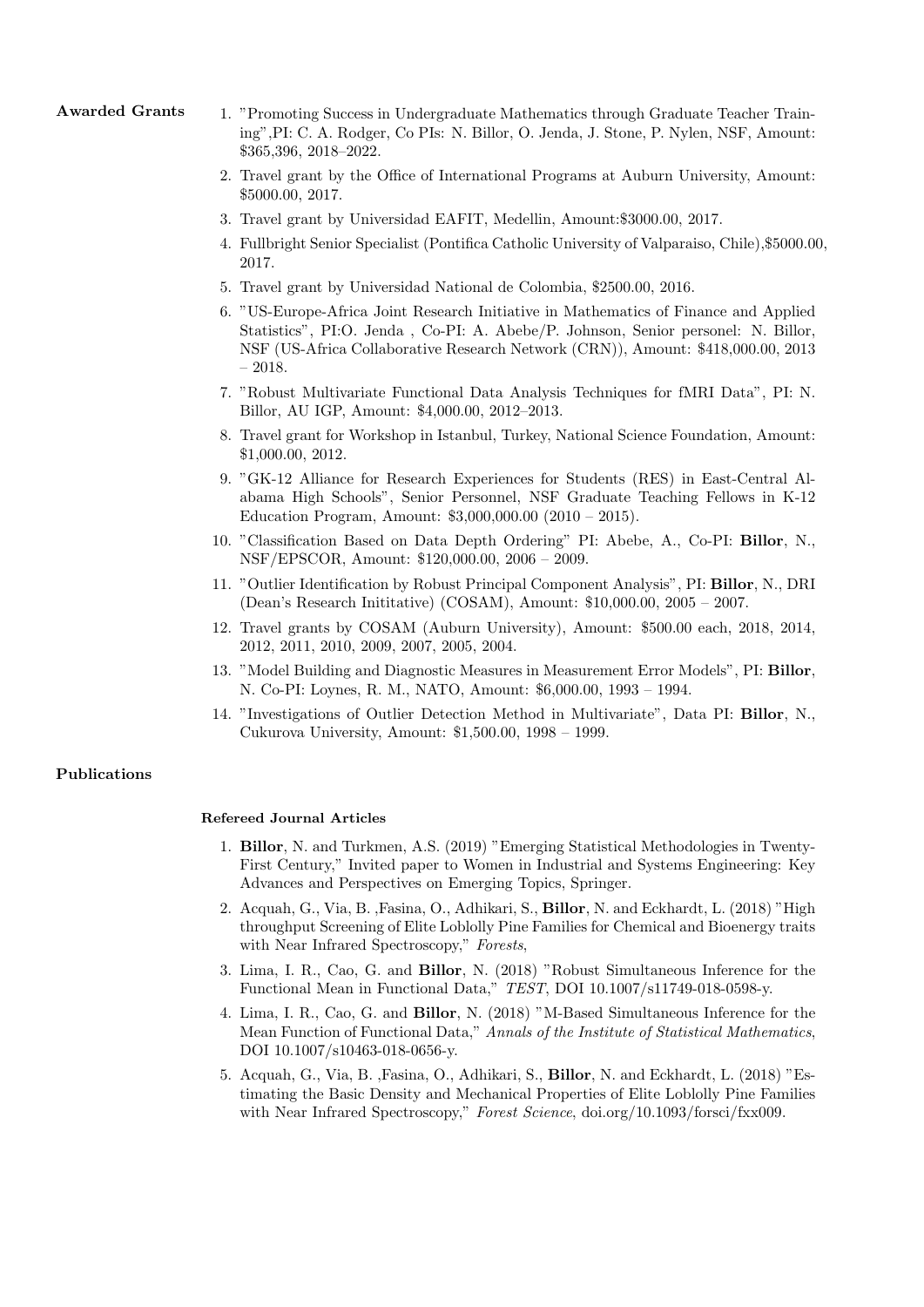- 6. Acquah, G., Via, B., Fasina, O., Adhikari, S., Billor, N. and Eckhardt, L. (2017) "Chemometric Modeling of Thermogravimetric Data for the Compositional Analysis of Forest Biomass," PLOS ONE, doi.org/10.1371/journal.pone.0172999.
- 7. Wittayanukorn, S., Qian, J., Westrick, S. C., Billor, N., Johnson, B. and Hansen, R. A. (2017) "Prevention of Trastuzumab and Anthracycline-Induced Cardiotoxicity Using Angiotensin-Converting Enzyme Inhibitors or Beta-Blockers in Breast Cancer Patients," Journal of Clinical Oncology, doi: 10.1097/COC.0000000000000389.
- 8. Acquah, G., Via, B., Billor, N., Fasina, O. and Eckhardt, L. (2016) "Identifying plant part composition of forest logging residue using infrared spectral data and linear discriminant analysis," Sensors, 16, 1375, doi:10.3390/s160913.
- 9. Pannu, J. and Billor, N. (2015) "Robust Group-Lasso for Functional Regression Model," Communications in Statistics: Simulations and Computation, DOI:10.1080/03610918.2015.1096375.
- 10. Billor, N. and Godwin, J. (2015), "Variable Selection for Functional Logistic Regression in fMRI Data Analysis,", Turkish Clinics: Biostatistics, DOI: 10.5336/biostatic.2015- 43642.
- 11. Wittayanukorn, S., Qian, J., Westrick, S. C., Billor, N., Johnson, B. and Hansen, R. A. (2015), "Treatment Patterns among Breast Cancer Patients in the United States Using Two National Surveys on Visits to Physicians' Offices and Hospital Outpatient Departments," Research in Social & Administrative Pharmacy. DOI: 10.1016/j.sapharm.2014.12.002.
- 12. Magnotti, J. and Billor, N. (2014), "Finding multivariate outliers in fMRI time-series data," Computers and Biology in Medicine, 53, 115–124. (Honorable Mention Paper, Top  $10\%$ ).
- 13. Meloche, K. J., B. Kerr, J., Billor, N. and Dozier, W. A. (2014), "Validation of prediction equations for apparent metabolizable energy of corn distillers dried grains with solubles in broiler chicks," Poultry Science, 93 (6): 1428-39.
- 14. Denhere, M. and Billor, N. (2013), "Robust Principal Component Functional Logistic Regression," Communications in Statistics: Simulations and Computation, DOI: 10.1080/03610918.2013.861628.
- 15. Hogland, J. S., Billor, N. and Anderson, N. (2013), "A comparison between standard maximum likelihood classification techniques used in remote sensing and polytomous logistic regression using Landsat Enhanced Thematic Mapper Plus imagery, generalized land cover categories, and temporal features," European Journal of Remote Sensing, 46: 623 – 640.
- 16. Bell, R. C., Jones-Farmer, L. A. and Billor, N. (2013), "A Distribution-Free Control Chart for Retrospective Location Analysis of Subgrouped Multivariate Data," Technometrics, DOI:10.1080/00401706.2013.879264.
- 17. Hu, D., Mao, S., Billor, N., and Agrawal, P. (2013), "On the Trade-off between Energy Efficiency and Estimation Error in Compressed Sensing," Ad Hoc Networks Journal, 11, 1848 – 1857.
- 18. Wittayanukorn, S., Westrick, S. C., Hansen, R. A., Billor, N., Braxton-Lloyd, K., Fox, B., and Garza, K. B. (2013), "Evaluation of Medication Therapy Management (MTM) services for Patients with Cardiovascular Disease," Journal of Managed Care Pharmacy, 19, 383 – 395.
- 19. Lee, S., Shin, H., and Billor, N. (2013), "M-type Smoothing Spline Estimation for Principal Functions," Computational Statistics and Data Analysis, 66, 89 – 100.
- 20. Kang, Y. and Billor, N. (2013), "Variable Selection in the Chlamydia Pneumoniae Lung Infection Study," Journal of Data Science, 11, 371 – 387.
- 21. Perez, J., Grimes, E., Goldstein, J., McComas, D., Valek, P., Angelopoulos, V., and Billor, N. (2012), "Evolution of CIR Storm on 22 July 2009," Journal of Geophysical Research-Space Physics, 117, Article Number: A09221 DOI: 10.1029/2012JA017572.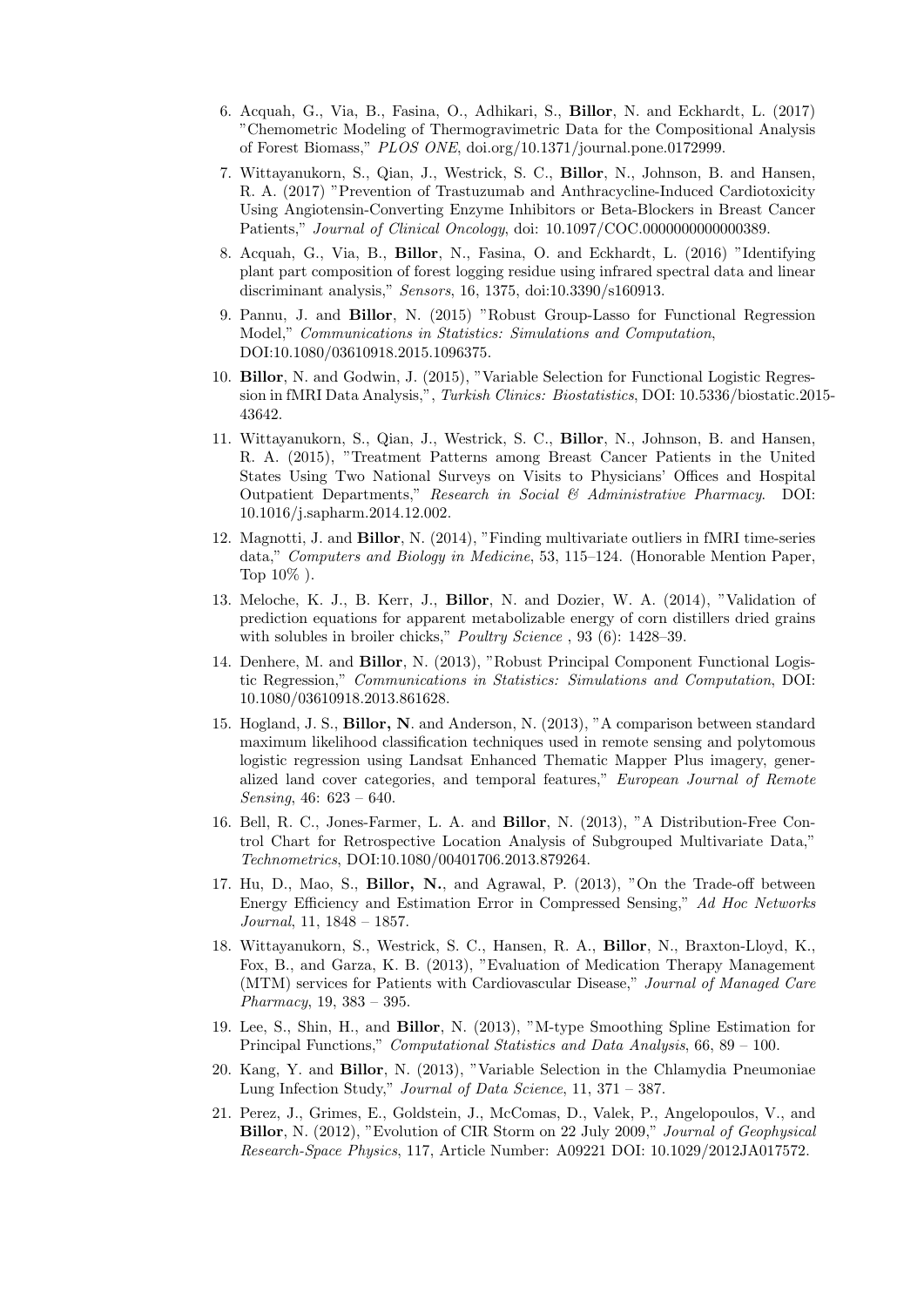- 22. Turkmen, A. and Billor, N. (2012), "Partial Least Squares Classification for High Dimensional Data Using the PCOUT Algorithm," Computational Statistics, 28, 2, Page 771–788.
- 23. Sawant, P., Billor, N., and Shin, H. (2012), "Robust Functional Principal Component Analysis," Computational Statistics, 27, 1, 83 – 102.
- 24. Turkmen, A. and Billor, N. (2011), "Influence Function Analysis for the Robust Partial Least Squares (RoPLS) Estimator," Communications in Statistics: Theory and Methods, DOI: 10.1080/03610926.2011.620213.
- 25. Yuksel, G., Billor, N., and Unal, D. (2010), "Shrinkage Pre-test Estimator of the Univariate Normal Mean," Pakistan Journal of Statistics, 26, 3, 461 - 477.
- 26. Liles, M. R., Turkmen, O., Manske, B. F., Zhang, M., Rouillard, J. M., Balser, T., Billor, N. and Goodman, R. M. (2010), "A phylogenetic microarray targeting 16S rRNA genes from the bacterial division Acidobacteria reveals a lineage-specific distribution in soil fractions," Soil Biology and Biochemistry, 42, 5, 739 – 747.
- 27. Mohamed, M. and Billor, N. (2009), "Recognition of Western style musical genres using machine learning techniques," Expert Systems with Applications, 36, 11378 – 11389.
- 28. Billor, N. , Abebe, A., Turkmen, A. and Nudurapati, S. (2008), "Classification based on Data Depth," Journal of Classification, 25, 249 – 260.
- 29. Billor, N. and Kiral, G. (2008), "Comparison of Multiple Outlier Detection Methods for Regression Data," Communications in Statistics- Simulation and Computation, 37,  $3,521-545.$
- 30. Pandey, S., Billor, N., and Turkmen, A. (2008), "The Effect of Outliers in Independent Component Analysis," American Journal for Mathematical and Management, 28, Nos. 3 and 4, 399 – 418.
- 31. Polyakova, O. and Billor, N. (2007), "Impact of Deciduous Tree Species on Litterfall Quality, Decomposition Rates and Nutrient Circulation in Pine Stands," Forest Ecology and Management,  $253, 1 - 3, 11 - 18$ .
- 32. Caroni, C. and Billor, N., (2007), "Robust Detection of Multiple Outliers in Grouped Multivariate Data," Journal of Applied Statistics, 34, 19, 1241 – 1250.
- 33. Billor, N., Chatterjee, S., and Hadi, A. S. (2006), "Iteratively Re-weighted Least Squares Method for Outlier Detection in Linear Regression," American Journal for Mathematical and Management Science, 26, Nos. 3 and 4, 229 – 252.
- 34. Kiral, G. and Billor, N. (2005), "Bacon Principal Components Analysis," Journal of Faculty Economics and Administrative Sciences, Vol 9, 1 – 24.
- 35. Kiral, G. and Billor, N. (2004), "A Comparison of Outlier Identification Methods for Multivariate Data by Simulation," Istatistik Arastirma Dergisi (Journal of Statistical  $Research$ ), 3, 55 – 66.
- 36. Billor, N., Hadi, A. S., and Velleman, P. F. (2000), "BACON: Blocked Adaptive Computationally-Efficient Outlier Nominators," Computational Statistics and Data Analysis, 34, 279 – 298.
- 37. Arslan, O. and Billor, N. (2000), "Robust Liu Estimator for Regression Based on M-estimator," Journal of Applied Statistics, 27, 39 – 47.
- 38. Topcubasi, A. S. and Billor, N. (2000), "Diagnostic Methods for Identification of Outliers in Biased Estimation Techniques," The Journal of Science and Engineering (Cukurova University), Vol 5, 164 – 172.
- 39. Billor, N. and Loynes, R.M. (1999), "An Application of the Local Influence Approach to Ridge Regression," Journal of Applied Statistics, 26, No 2, 177 – 183.
- 40. Kiral, G. and Billor, N. (1997), "A Review of Influence Measures in Multivariate Linear Regression," The Journal of Science and Engineering (Cukurova University), Vol 8, 103 – 119.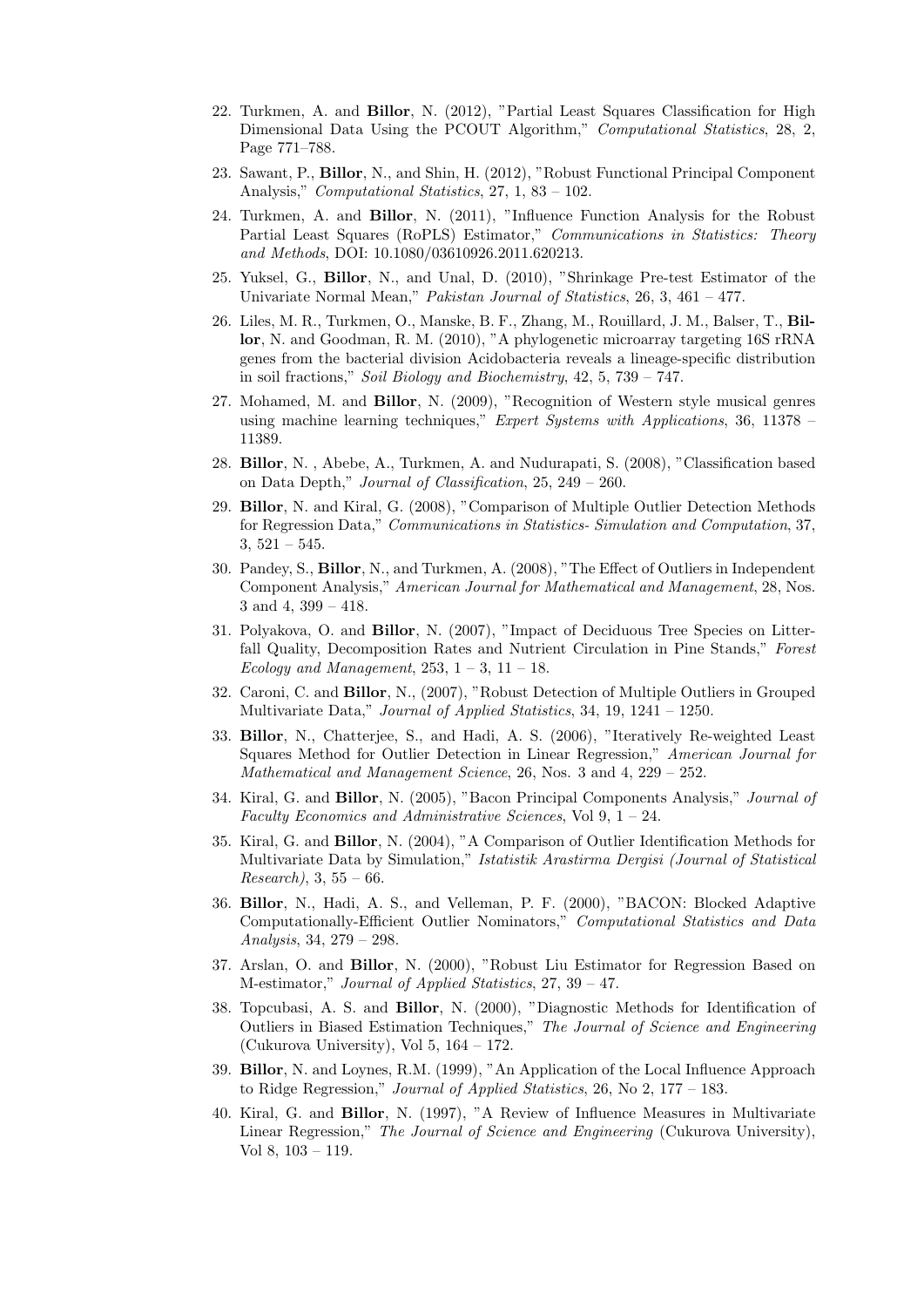- 41. Arslan, O. and Billor, N. (1996), "Robust Ridge Estimation based on the GM-Estimator," Journal of Institute of Mathematics and Computer Sciences, Vol. 9, No  $1, 35 - 46.$
- 42. Billor, N. and Loynes, R. M. (1993), "Local Influence: A New Approach," Communications in Statistics Theory and Methods, Vol 22, No.6, 1595 – 1611.
- 43. Ataman (Billor), N., and Akdeniz, F. (1988), "Tests of the Regression Coefficients in the Two Linear Regression Lines," Cukurova University, The Journal of Science and Engineering (Cukurova University), Vol 2,  $1 - 20$ .

## Proceedings

- 1. Yuan, Y. , Billor, N. and Turkmen, A.S. (2018) "Benford's Law Based Outliers Detection for Population Stratification in Genotype Data",Proceedings, JSM 2018 - Section on Statistics in Genomics and Genetics, -??– ??.
- 2. Lilly, K. and Billor, N. (2018)"Robust Group LASSO Methods", Proceedings, JSM 2018- Section on Statistical Computing, ??-??.
- 3. Pannu, J. and Billor, N. (2014) "Robust Variable Selection in Functional Linear Models", Proceedings, JSM 2014 - Section on Statistical Computing, 2523 – 2534.
- 4. Lilly, K. and Billor, N. (2013) "A robust variable selection method for grouped data," JSM 2013 - Section on Statistical Learning and Data Mining, 3334 – 3341.
- 5. Hu, D., Mao, S. and Billor, N. (2012), "On Balancing Energy Efficiency and Estimation Error in Compressed Sensing," Proc. IEEE GLOBECOM 2012, Anaheim, CA, Dec. 2012, 4494 – 4499.
- 6. Turkmen, A. and Billor, N. (2009), "Robust PLS based Classification Method in Microarray Studies," 5th International Symposium on Bioinformatics Research and Applications, Poster proceedings,  $17 - 21$ .
- 7. Polyakova, O., Billor, N., and Governo, R. (2007), "The Role of Tree Species Selection in Rehabilitation of Terrestrial Ecosystems Polluted by Heavy metals: Protective Amelioration Issue," Proceedings of Conference, Emerging issues along Urban/Rural Interface II. Atlanta, GA, April 9-12, 221 – 224.
- 8. Billor, N. and Hadi, A.S. (2000), "Iteratively re-weighted least squares based on BA-CON algorithm for robust regression estimation," Proceedings of Statistics Symposium, 55 – 66 (Gazi University, Ankara).
- 9. Billor, N., Kiral, G. and Suarez Rancel, M. M. (1998), "Local Influence in Multivariate Linear Regression and Hadi's Measure," Proceedings of Statistics Conference, 199 – 208 (Gazi University, Ankara).
- 10. Billor, N. (1998), "On the Importance of the Existence of Measurement Error and Caused Problems," Proceedings of Statistics Days, 89 – 97 (Cukurova University, Adana, Turkey).
- 11. Billor, N. and Kiral, G. (1997), "An Application of the Local Influence Approach to the Multivariate Regression," Bulletin of the International Statistical Institute, Vol 2,  $165 - 166$ , Istanbul, Turkey.
- 12. Billor, N. (1993), "A Note on the Effect of Deleting Observations on the Shrinkage Parameter k," *Bulletin of the International Statistical Institute*, Vol 1, 125–126.

#### Books

• Turkmen, A. and Billor, N. (2010), Robust partial Least Squares: Regression and Classification, VDM Verlag Dr. Muller.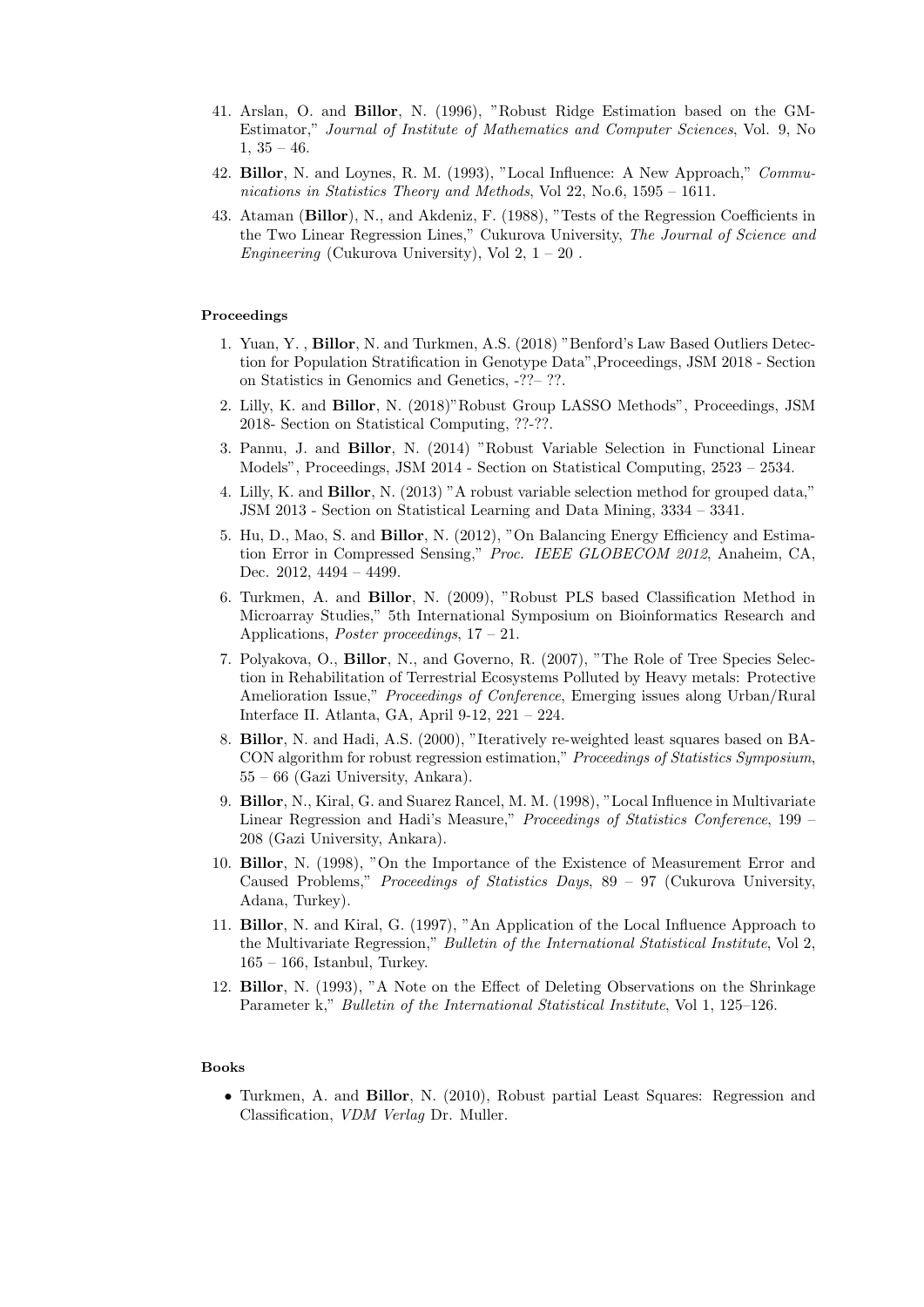#### Technical Reports/Working papers

- 1. Guo, C. and Billor, N. (2010), "An MRI-derived Index of Geometry and Mechanical Function for Patients with Diabetes and Myocardial Infarction," Technical report, Department of Mathematics and Statistics, Auburn University.
- 2. Wang, C. and Billor, N. (2010), "A Comparison of Covariance-Based and Partial Least Square Approach to Structural Equation Modeling," Technical report, Department of Mathematics and Statistics, Auburn University.
- 3. Shen, W. and Billor, N. (2010), "Ground Penetrating Radar Clutter Removal Based on ICA Method," Technical report, Department of Mathematics and Statistics, Auburn University.
- 4. Kang, Y. and Billor, N. (2010), "Multivariate analysis of Chlamydia pneumoniae Lung Infection in Two Inbred Mouse Strains," Technical report, Department of Mathematics and Statistics, Auburn University.
- 5. Kabakci, F. and Billor, N. (2010), "Review on Variable Selection Methods," Technical report, Department of Mathematics and Statistics, Auburn University.
- 6. Turkmen, A. S. and Billor, N. (2005), "Fast and Robust Classification,".
- 7. Billor, N., Kiral, G. and Turkmen, A. S. (2005), "Outlier Detection Using Principal Components,".
- 8. Hogland, J.S., Billor, N. and MacKenzie, M.D. (2005), "Comparing Polytomous Logistic Regression and Discriminant Analysis: A Remote Sensing Perspective," Technical report, Forestry and Wildlife Sciences, Auburn University.
- 9. Hogland J.S., MacKenzie, M.D. , Billor, N., Meldahl, R.S., Grand, J.B. (2005), "Delineating Longleaf Ecosystems Using Landsat ETM+ Imagery and Ancillary Data Sets," Technical report, Forestry and Wildlife Sciences, Auburn University.

# Conference/Workshop presentations

- 1. Billor, N., Yuan, Y. and Turkmen, A.S. (2018), "Discrete Principal Component Analysis for Population Stratification", Joint Statistical Meeting in Vancouver, July 27 – August 2, Contributed talk and Poster.
- 2. Yuan, Y., Billor, N. and Turkmen, A.S. (2018), "Benford's Law Based Outliers Detection for Population Stratification in Genotype Data", Joint Statistical Meeting in Vancouver, July 28- Aug 2, Contributed talk and Poster.
- 3. Park, J., Abebe, A. and Billor, N. (2018), "Rank Based Group Variable Selection for Functional Regression Model,", SRCOS, May 2018.
- 4. Denhere, M. and Billor, N. (2017), "Model Adequacy Methods for Functional Regression Models," The 2017 Women in Statistics and Data Science Conference, 19–21 October 2017.
- 5. "Statistical Learning and Data Mining", Workshop, Pontificia Universidad Catolica de Valparaiso, Valparaiso, Chile, May 10–June 1, 2017.
- 6. "Statistical Learning and Data Mining", Workshop, EAFIT, Pereira, Colombia, February 4–6, 2017.
- 7. "Statistical Learning and Data Mining", Workshop, EAFIT, Medellin, Colombia, January 30–February 4, 2017.
- 8. Lima, I. , Cao, G. and Billor, N. (2016), "Robust simultaneous inference for the mean function of functional data", ERCIM WG on Computational and Methodological Statistics, University of Seville, Spain, 9-11 December 2016. (invited talk)
- 9. Turkmen, A., Billor, N. Yuan, Y. (2016), "Robust Categorical Principal Component Analysis", Nonparametric Statistics Workshop: Integration of Theory, Methods and Applications, University of Michigan, October 6 -7, 2016, contributed poster.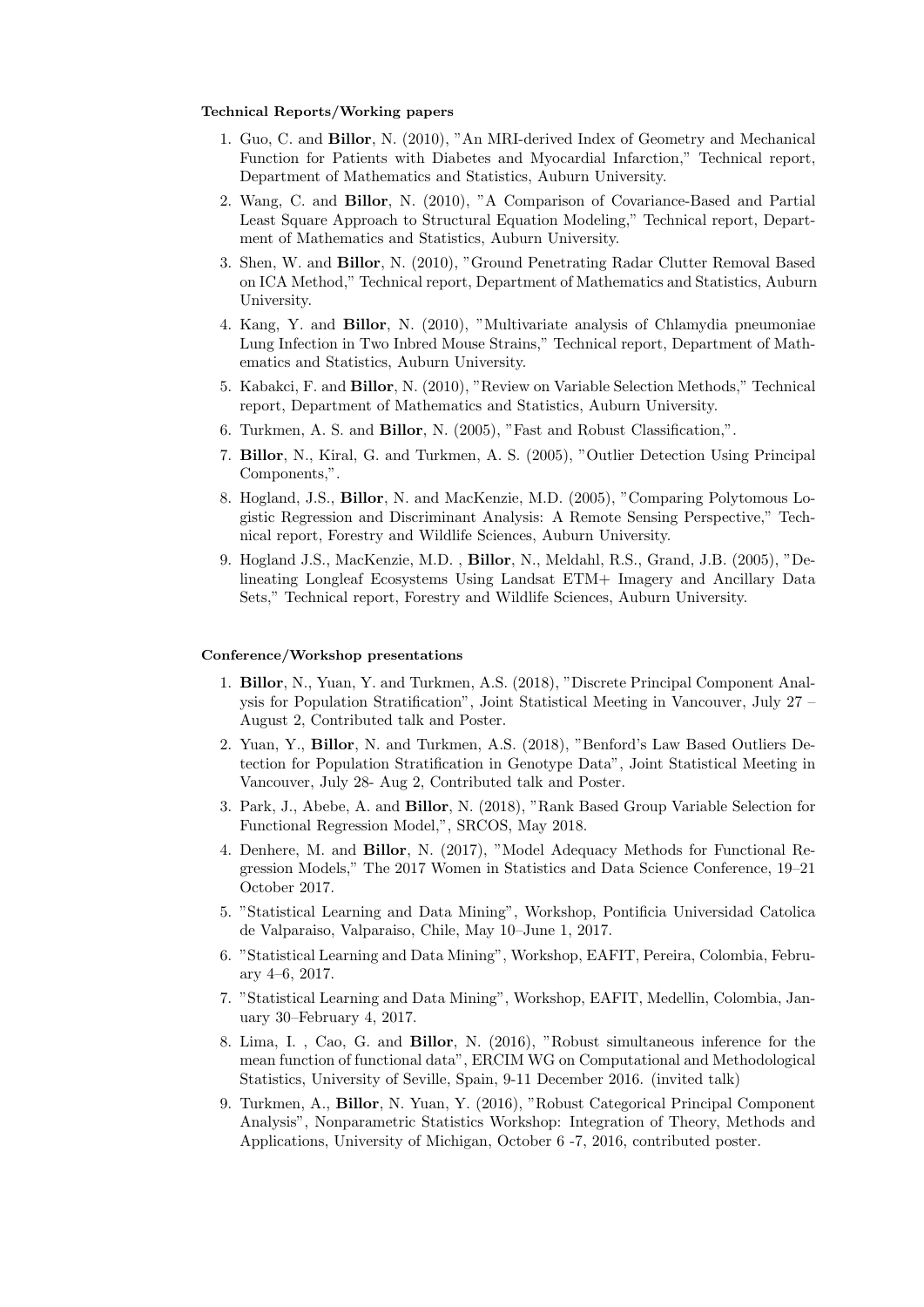- 10. Acquah, G., Via, B., Eckhardt, L., Fasina, O. and Billor, N. (2015), "Application of NIRS in the Screening of Disease Tolerant Pinus taeda Families for Chemistry, Strength and Bioenergy ," 2015 SAF National Convention, Baton Rouge, LA.
- 11. Wittayanukorn, S., Qian, J., Westrick, S. C., Billor, N., Johnson, B. and Hansen, R. A. (2015), "Risk of Cardiotoxicity And All-Cause Mortality In Breast Cancer Patients After Adjuvant Chemotherapy or Hormonal Therapy," Value in Health, 18(3): A190, DOI:10.1016/j.jval.2015.03.1102, poster at ISPOR 20th Annual International Meeting.
- 12. Billor, N. and Lilly, K. (2015), " Robust Adaptive Group WLAD-LASSO," Joint Statistical Meeting, Seattle, contributed talk and poster.
- 13. Pannu, J. and Billor, N. (2014), "Robust Variable Selection For Functional Regression Models," Joint Statistical Meeting, Boston, contributed poster.
- 14. Billor, N. (2014), "Recent Advances in Robust Functional Data Analysis," Joint Statistical Meeting, Boston, Topic-contributed talk.
- 15. Lilly, K. and Billor, N. (2014), "A robust variable selection method for grouped data," Joint Statistical Meeting, Boston, contributed talk.
- 16. Lima-Costa Raony, Italo and Billor, N. (2014) "Data Depth Classification in Computer Vision, Joint Statistical Meeting, Boston, contributed poster.
- 17. Denhere, M. and Billor, N. (2014) " Robust Penalized Functional Logistic Regression," Joint Mathematical Meetings, Baltimore, contributed talk.
- 18. Pannu, J. and Billor, N. (2013), "Robust Variable Selection For Functional Regression Models," The 9th Annual UNCG Regional Mathematics and Statistics Conference, Greensboro, NC (November 2, 2013), contributed talk.
- 19. Godwin, J. and Billor, N. (2013), "Group Lasso for Functional Logistic Regression," Joint Statistical Meeting, Montreal, Canada, contributed poster.
- 20. Lilly, K. and Billor, N. (2013), "A robust variable selection method for grouped data," Joint Statistical Meeting, Montreal, Canada, contributed poster.
- 21. Billor, N., Magnotti, J. and Sawant, P. (2013), "Outlier Detection Methods for fMRI Data and Robust Multivariate Functional Principal Component Analysis," Research Week 2013, Auburn University, Auburn (April  $1 - 4$ ).
- 22. Denhere, M. and Billor, N. (2013), "Robust Functional Logistic Regression," 2013 Joint Mathematics Meetings, San Diego, CA (January  $9 - 12$ ).
- 23. Billor, N., Lee, S., and Shin, H. (2012), "Robust Estimation of Principal Functions Using M-Estimation," ERCIM 2012, Oviedo, Spain (Dec  $1-3$ , 2012), Invited.
- 24. Magnotti, J. and Billor, N. (2012), "A Modified BACON Method for Multivariate Outlier Nomination in fMRI Time-Series Data," Neuroscience 2012, New Orleans, LA, poster.
- 25. Jones-Farmer, L.A., Bell, R., and Billor, N. (2012), "A Distribution-Free Multivariate Phase I Location Control Chart," INFORMS Annual Meeting, Pheonix, AZ, Invited.
- 26. Hogland, J. and Billor, N. (2012), "A Comparison between Standard Maximum Likelihood Classification Techniques and Polytomous Logistic Regression," ForestSAT 2012, Oregon (September 11 – 14), contributed talk.
- 27. Billor, N., Kiral, G.and Turkmen, A. (2012), "Clustering Based Robust Multivariate Outlier Detection," Joint Statistical Meeting, San Diego, CA, contributed talk.
- 28. Magnotti, J. and Billor, N. (2012), "Multivariate Outlier Nominators for fMRI Data," Joint Statistical Meeting, San Diego, CA, contributed talk.
- 29. Bell, R., Billor, N., and Jones-Farmer, L.A. (2012), "A Robust Hotelling's  $T^2$  Control Chart for Retrospective Location Analysis of Individuals," WIEA 2012, Istanbul, Turkey (May 30 – June 1), contributed poster.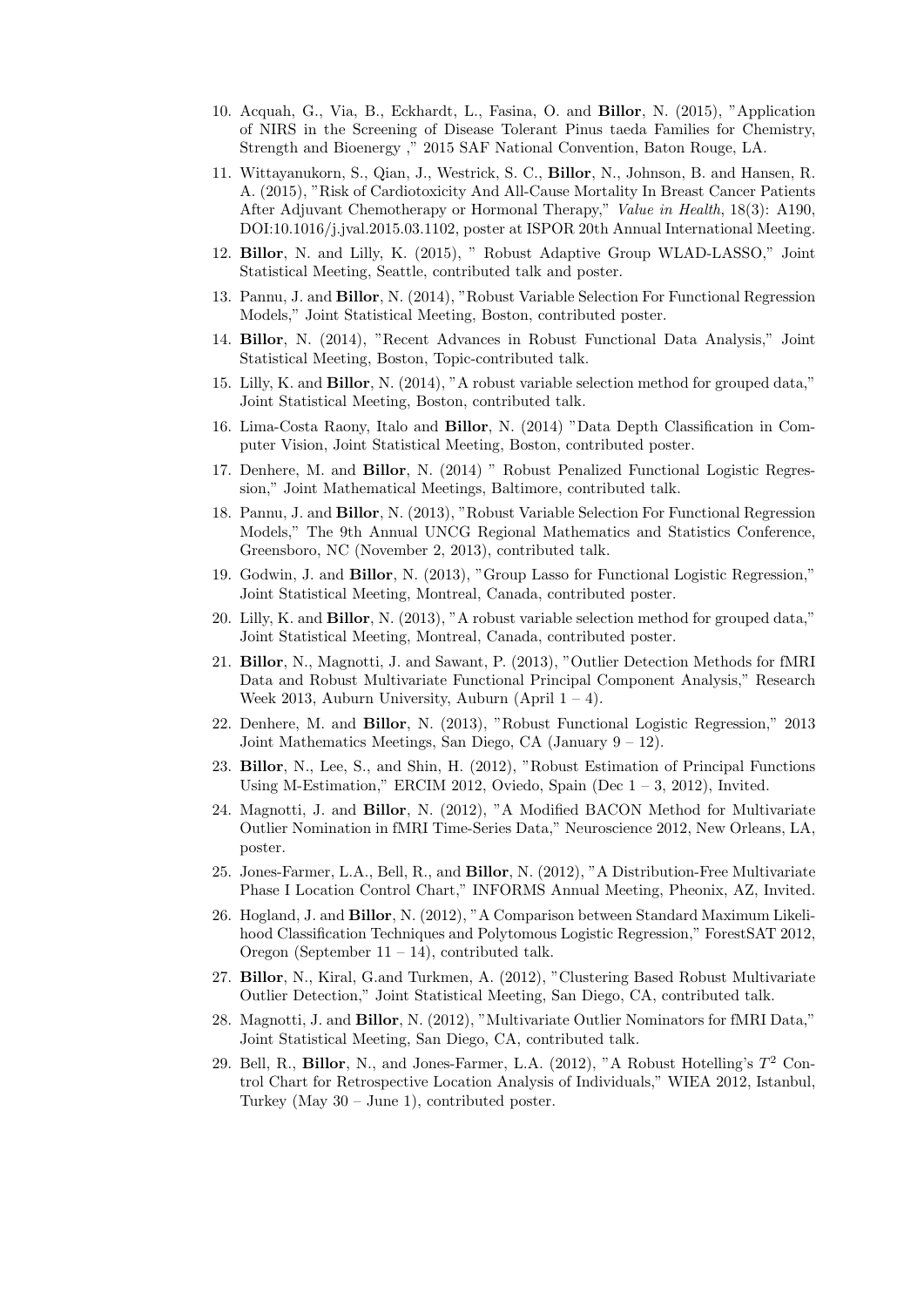- 30. Bell, R., Jones-Farmer L.A., Billor, N., and Maghsoodloo, S. (2012), "A Distribution-Free Multivariate Phase I Location Control Chart for Subgrouped Data from Elliptical Distributions," WIEA 2012, Istanbul, Turkey ( May 30 – June 1), contributed poster.
- 31. Denhere, M. and Billor, N. (2012), "Robust Principal Component Estimation of Functional Logistic Regression," Infinite Possibilities Conference 2012, University of Maryland, Baltimore, Maryland (March  $30 - 31$ ), contributed poster.
- 32. Denhere, M. and Billor, N. (2011), "Robust Principal Component Estimation of Functional Logistic Regression," Joint Statistical Meeting, Miami, contributed poster.
- 33. Turkmen, A. and Billor, N. (2010), "Empirical Influence Functions for Robust Partial Least Squares Regression," Joint Statistical Meeting, Vancouver, Canada, contributed paper.
- 34. Billor, N. and Sawant, P. (2010), "Robust Diagnostic Measures for the Functional Linear Model with Scalar Response," Joint Statistical Meeting, Vancouver, Canada, contributed paper.
- 35. Turkmen, A. S. and Billor, N. (2009), "Robust PLS based Classification Method in Microarray Studies," 5th International Symposium on Bioinformatics Research and Applications, Nova Southeastern University, Ft. Lauderdale, Florida,  $(May 13 - 16)$ , contributed poster.
- 36. Turkmen, A. S. and Billor, N. (2009), "Dimension Reduction for High Dimensional and Heterogeneous Datasets," The Southern Regional Council on Statistics Summer Research Conference, SRCOS, contributed poster.
- 37. Turkmen, A. S. and Billor, N. (2009), "Robust Dimension Reduction PLS Method for Classification," Joint Statistical Meeting, Washington DC, contributed paper.
- 38. Sawant, P. and Billor, N. (2009), "Outlier Detection in Functional Data Analysis," Joint Statistical Meeting, Washington DC, contributed poster.
- 39. Yuksel, G. , Billor, N., and Unal, D. (2008), "Shrinkage Pre-test Estimator of the Univariate Normal Mean," International Conference on Multivariate Statistical Modelling and High Dimensional Data Mining, Kayseri, Turkey  $(19 - 23$  June), contributed poster.
- 40. Billor, N. and Turkmen, A. S. (2008), "RoPLS: Robust Partial Least Squares Regression Based on Recent Outlier Detection Methods," International Conference on Multivariate Statistical Modelling and High Dimensional Data Mining, Kayseri, Turkey (19 – 23 June), contributed paper.
- 41. Polyakova, O., Billor, N. and Governo, R. (2007), "The Role of Tree Species Selection in Rehabilitation of Terrestrial Ecosystems Polluted by Heavy Metals: Protective Amelioration Issue," Proceedings of conference, Emerging issues along Urban/Rural Interface II. Atlanta, GA, April 9 – 12, contributed paper.
- 42. Turkmen, A. S. and Billor, N. (2007), "Robust Partial Least Squares Regression,", ENAR/IMS Spring Meeting, Atlanta (March  $11 - 14$ ), contributed paper.
- 43. Billor, N., Abebe, A., Nudurapati, S., and Turkmen, A. S. (2007), "On Robustness of Classification based on Depth Transvariation," ENAR/IMS Spring Meeting , Atlanta, (March  $11 - 14$ ), contributed paper.
- 44. Turkmen, A. S. and Billor, N. (2007), " Influence Function of Robust Partial Least Squares," Joint Statistical Meeting, J Salt Lake City, contributed paper.
- 45. Turkmen, A. S. and Billor, N. (2007), "Robust Partial Logistic Regression," CSNA 2007 (The 2007 Meeting of the Classification Society of North America), contributed paper.
- 46. Billor, N., Abebe, A., Nudurapati, S., and Turkmen, A. S. (2007), "Influence analysis in Depth Transvariation based Classification," CSNA 2007 (The 2007 Meeting of the Classification Society of North America), contributed paper.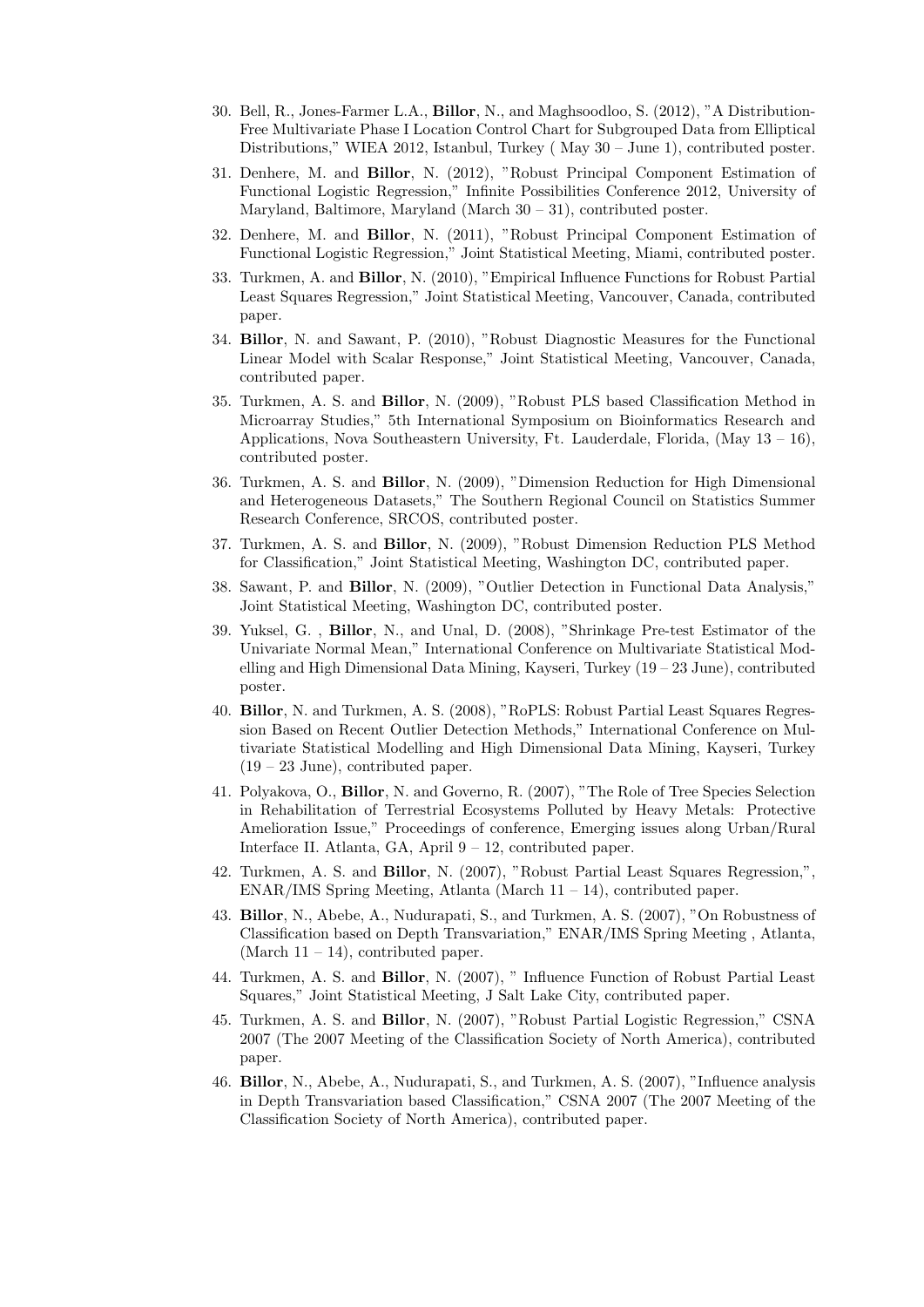- 47. Abebe, A., Billor, N., Nudurapati, S., and Turkmen, A. S. (2006), "Discriminant Analysis based on Statistical Depth Functions," Blackwell-Tapia Conference (November 3–4), contributed poster.
- 48. Jain, J., Billor, N. , Hendrix, D. and Cross J.H (2006), "Design and Analysis of Survey to Investigate Data Structure Understanding," Twelfth International Conference on Statistics, Combinatorics, Mathematics and Applications, Auburn, contributed paper.
- 49. Turkmen, A. S. and Billor, N. (2005), "Fast and Robust Classification," Twelfth International Conference on Statistics, Combinatorics, Mathematics and Applications, Auburn, contributed paper.
- 50. Billor, N., Kiral, G. and Turkmen, A. S. (2005), "Outlier Detection Using Principal Components," Twelfth International Conference on Statistics, Combinatorics, Mathematics and Applications, Auburn, contributed paper.
- 51. Billor, N. and Kiral, G. (2005), "Robust BACON Principal Component Analysis for High Dimensional Data", Joint Statistical Meeting, Minneapolis, contributed paper.
- 52. Turkmen, A. S., Nudurapati, S., Abebe, A. and Billor, N. (2005), "Classification based on Data Depth," Joint Statistical Meeting , Minneapolis, contributed poster.
- 53. Caroni, C. and Billor, N. (2004), "Robust Detection of Multiple Outliers in Grouped Multivariate Data," Joint Statistical Meeting in Toronto, Canada, contributed paper.
- 54. Billor, N. Hadi, A.S., and Kiral, G. (2003), "Comparison of Multiple Outlier Detection Methods for Regression Data," Joint Statistical Meeting, San Francisco, contributed paper.
- 55. Caroni, C. and Billor, N. (2002), "Robust Detection of Multiple Outliers in Grouped Multivariate Data," International Conference On Current Advances and Trends In Nonparametric Statistics, Crete, Greece, contributed paper.
- 56. Kiral, G. and Billor, N. (2001), "Bacon Principal Components Analysis," Fifth National Econometry and Statistics Symposium, Cukurova University, Turkey, contributed paper.
- 57. Topcubasi, A. S. and Billor, N. (2001), "Diagnostic Methods for a General Class of Biased Regression Estimators," Fifth of National Econometry and Statistics Symposium, Cukurova University, Turkey, contributed paper.
- 58. Billor, N., Chatterjee, S., and Hadi, A. S. (2001), "Iteratively Re-weighted Least Squares Method for Outlier Detection in Linear Regression," ISI Meeting, Seoul, Republic of Korea, contributed paper.
- 59. Erol, R., Ulku, M.A. and Billor, N. (2000), "A Simulation Metamodeling Approach: Diagnostic Analysis of a Transient Manufacturing System," XXI National Operational Research/Industrial Engineering, Cyprus, contributed paper.
- 60. Billor, N. , Gocken, M., Erol, R. (2001), "Data Mining Techniques in Production Control Systems," XXII National Operational Research/Industrial Engineering, Gazi University, Ankara, Turkey, contributed paper.
- 61. Rancel, M.S., Billor, N., and Kiral, G., (1999), "Una Media Sobre Influencia Local Basada En La Medida de Hadi Para Multiples Observaciones" VII. Conferencia Espanya de Biometria, Spain, contributed paper.
- 62. Billor, N. and Kiral, G. (1997), "An Application of the Local Influence Approach to the Multivariate Regression," ISI Meeting, Istanbul, Turkey, contributed paper.
- 63. Billor, N. and Arslan, O. (1998), "Unified Approach to Robust Biased Regression Estimation," Research Symposium 98, Ankara, Turkey, contributed paper.
- 64. Arslan, O. and Billor, N. (1994), "Robust Ridge Regression based on the Robust Choice of the Shrinkage Parameter," Royal Statistical Society International Conference, University of Newcastle, UK, contributed paper.
- 65. Billor, N. (1993), "Examination of Residuals in Errors-in-Variables Model," Research Symposium'93, Ankara, Turkey, contributed paper.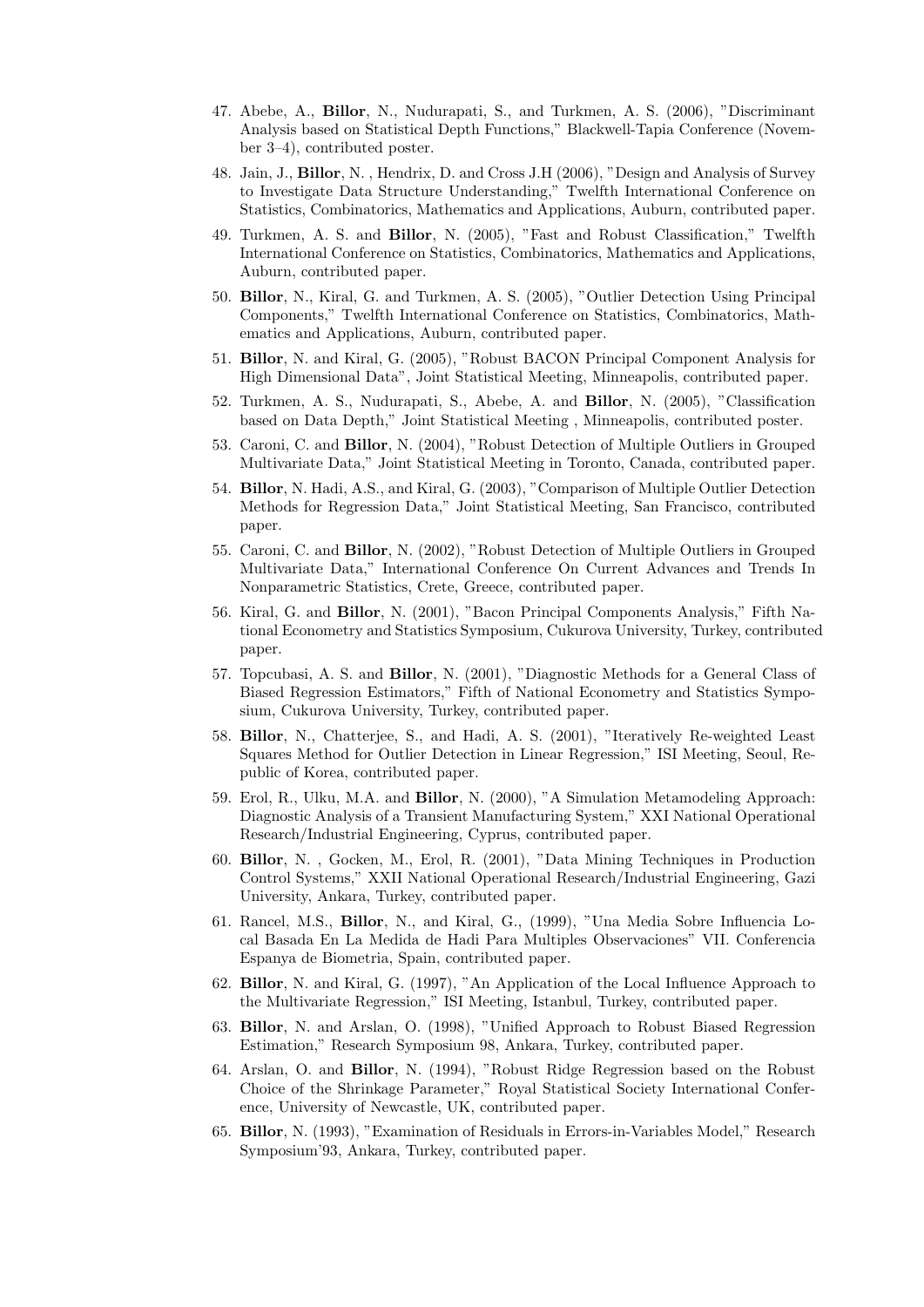66. Billor, N. (1993), "A Note on the Effect of Deleting Observations on the Shrinkage Parameter k," ISI Meeting, contributed paper.

1. "Robust Simultaneous Inference for the Mean Function of Functional Data", University of Iowa, Department of Statistics and Actuarial Sciences, March 8, 2018.

- 2. "Applications of Functional Data Analysis in Agricultural Research", Congreso Internacional de Las Scencias Agropecurias, Havana, Cuba November 20-24, 2017.
- 3. "Robust Simultaneous Inference for the Mean Function of Functional Data", Northwestern University, Department of Statistics, Oct 25, 2017.
- 4. "Applied Functional Data Analysis", University of Costa Rica, San Jose, Costa Rica, Oct 12, 2017.
- 5. "Robust Inference in Functional Data Analysis", Pontificia Universidad Catolica de Chile (PUCC) in Santiago, May 2017.
- 6. "Robust Inference in Functional Data Analysis", National Autonomous University of Mexico (UNAM), April 2017.
- 7. "Robust Principal Functions," The 26th Colombian Symposium on Statistics, Sincelejo, Colombia, Aug 8-12, 2016, Keynote speaker.
- 8. "Outlier Detection Methods in Multivariate and Functional Data and Introduction to Robust Methods", Short Course, The 26th Colombian Symposium on Statistics, Sincelejo, Colombia, Aug 8-12, 2016.
- 9. "Functional Data Analysis and Variable Selection," Universidad Nacional de Colombia Bogota and Medellin, Colombia, March 14 and March 16, 2016, respectively.
- 10. "Variable Selection Methods for Functional Regression Models", Invited Speaker, Joint ICSA-Graybill Conference, Fort Collins, CO, 2015, June 15.
- 11. "Recent Developments in Functional Data Analysis", Keynote Speaker, SAMSA conference, Victoria Falls, Zimbabwe, 2014, Nov 26.
- 12. "Functional Data Analysis and Its Robustness", Cukurova University, Turkey, 2014, June 10.
- 13. "Robust Functional Data Analysis," Marmara University, Turkey, 2013, May 29.
- 14. "Functional Data Analysis," Auburn University, Graduate Students Seminar, 2013, March 20.
- 15. "Robust Estimation of Principal Functions Using M-Estimation," Auburn University, Statistics Group Seminar, 2013, February 11.
- 16. "Robust Estimation of Principal Functions Using M-Estimation," CFE-ERCIM 2012, Oviedo, Spain, 2012, December 2.
- 17. "Outlier Detection in Multivariate Data Analysis," Adiyaman University, College of Arts and Sciences, Turkey, 2010, June 14.
- 18. "Outlier Detection in Multivariate Data Analysis," Marmara University, Department of Statistics, Turkey, 2010, June 9.
- 19. "Data Analysis," Auburn University, Graduate Students Seminar, 2010, March 10.
- 20. "RoPLS: Robust Partial Least Squares Regression Based on Recent Outlier Detection Methods," International Conference on Multivariate Statistical Modeling and High Dimensional Data Mining, Kayseri, Turkey, 2008, June 20.
- 21. "Outliers and Their Effects on Statistical Methods," Auburn University, Graduate Students Seminar, 2007, April 25.
- 22. "Sample Survey Analysis," Word Usability Day, Auburn University, 2005, November 3.
- 23. "Data Mining Tools," Department of Industrial and System Engineering, Auburn University, 2005, September 13.

Invited talks, Colloquia and Seminars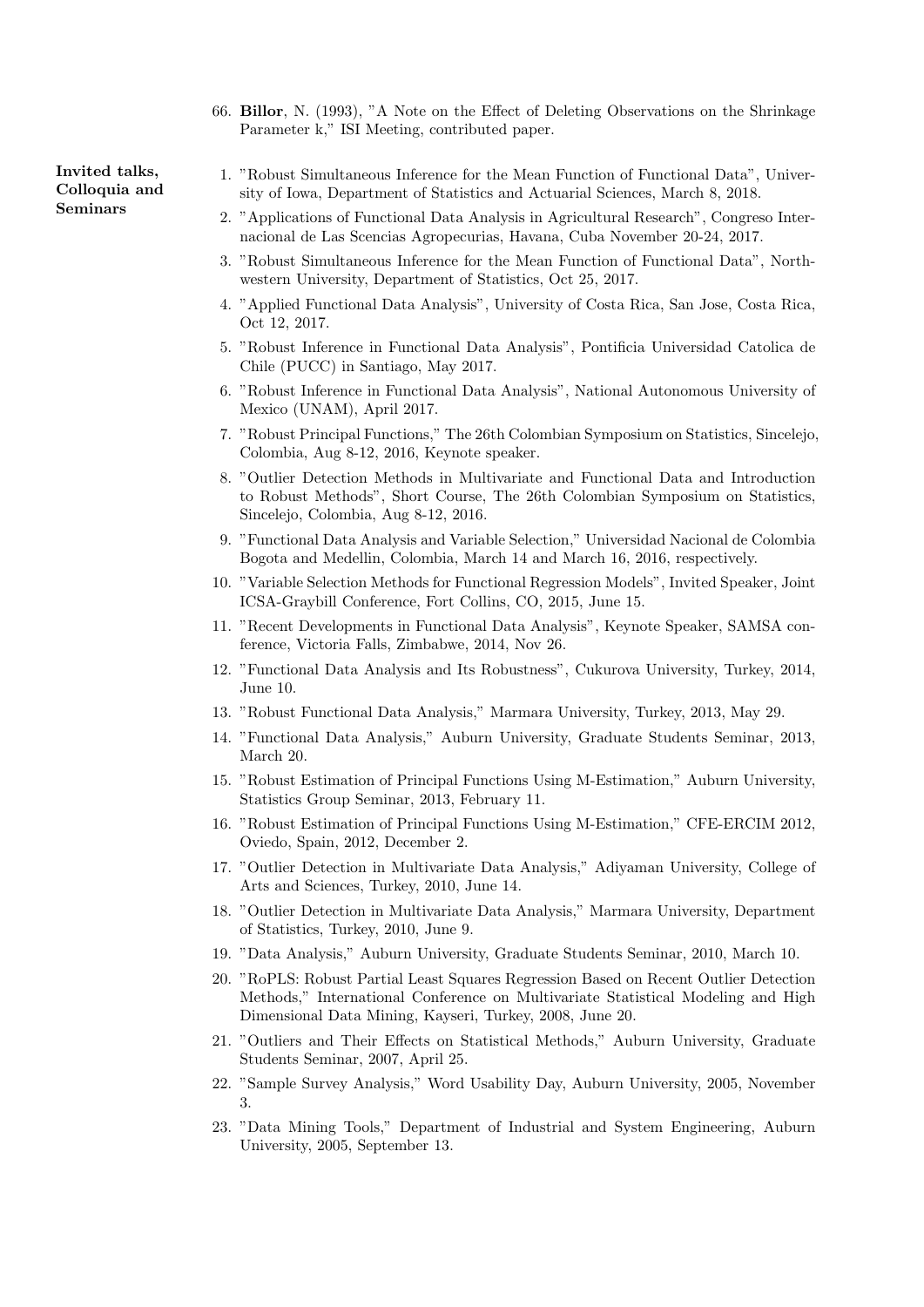- 24. "Iteratively Re-weighted Least Squares Method for Outlier Detection in Linear Regression," University of Wisconsin, La Crosse, 2003.
- 25. "Can one person's noise be another person's signal?: Outliers," Williams College, NY, 2003.
- 26. "Iteratively Re-weighted Least Squares Method for Outlier Detection in Linear Regression," Northern Iowa University, 2003.
- 27. "A Unified Presentation for Some Case Deletion Influence Measures in Biased Regression Analysis," Department of Statistics and Computation, La Laguna University, Canary Islands, Spain, 2001, April 24 – 29.
- 28. "Data Mining and Statistics: Is Data Mining "Statistical Déjà Vu?," Department of Statistics and Computation, La Laguna University, Canary Islands, Spain, 2001, April  $24 - 29.$
- 29. "A Reweighted Least Squares Method for Robust Regression Estimation," Department of Statistics and Computation, La Laguna University, Canary Islands, Spain, 2001, April 24 – 29.
- 
- Book Reviews "Regression Analysis by Example" by Samprit Chatterjee, Ali S. Hadi, Bertram Price, Wiley, series 1999, 384 p., The International Environmetrics Society-TIES, Newsletter, Vol. 8, No. 1, 2002.
	- "Forecasting with Exponential Smoothing" Hyndman et al., Springer Verlag, 2007.
	- "Statistical Data Analysis Using SAS" by Marvyn G. Marasinghe and William J. Kennedy, Jr. (2007), Springer-Verlag.

#### Graduate Students

# Supervision Doctoral and Master Students Supervised and Current Affiliations

- 1. Gulsen Kiral (PhD in Statistics, 2003 and MSc in Statistics, 1996), PhD dissertation: "A Comparison of the Recent Algorithms for Identification of Outliers in Data," (Associate Professor, Cukurova University, Turkey).
- 2. Asuman Turkmen (PhD in Mathematics and Statistics, 2008 and MSc in Statistics, 2000), PhD dissertation: "Robust Partial Least Squares For Regression and Classification," (Associate Professor, the Ohio State).
- 3. Melody Denhere (PhD in Mathematics and Statistics, 2013), PhD dissertation:"Robust Statistical Methods for the Functional Logistic Model," (Tenure track Assistant Professor, University of Mary Washington).
- 4. Pallavi Sawant (PhD in Mathematics and Statistics, 2013), PhD dissertation: "Robust Methods for Multivariate Functional Data Analysis,"(Instructor, Department of Statistics, Kansas State University).
- 5. Kristin Lilly (PhD in Mathematics and Statistics, 2015), PhD dissertation: "Robust Variable Selection Methods ," (Tenure-track Assistant professor, Columbus State University, GA).
- 6. Jasdeep Pannu PhD in Mathematics and Statistics, 2015), PhD dissertation: "Robust Variable Selection Methods for Functional Regression Models," (Tenure-track Assistant Professor, Lamar University, TX).
- 7. Italo Raony Costa Lima(PhD in Mathematics and Statistics, 2017, PhD dissertation: "Robust Simultaneous Inference for Functional Data," (Data Scientist, Facebook).
- 8. Wei Sun (PhD in Mathematics and Statistics, 2017), PhD dissertation: "Rank-Based Methods for Single-Index Varying Coefficient Models," (Data Scientist, Monsento).
- 9. Guzin Yuksel (MSc in Statistics, 1998), Thesis: "Estimation of Variance Components," (Associate Professor, Cukurova University, Turkey).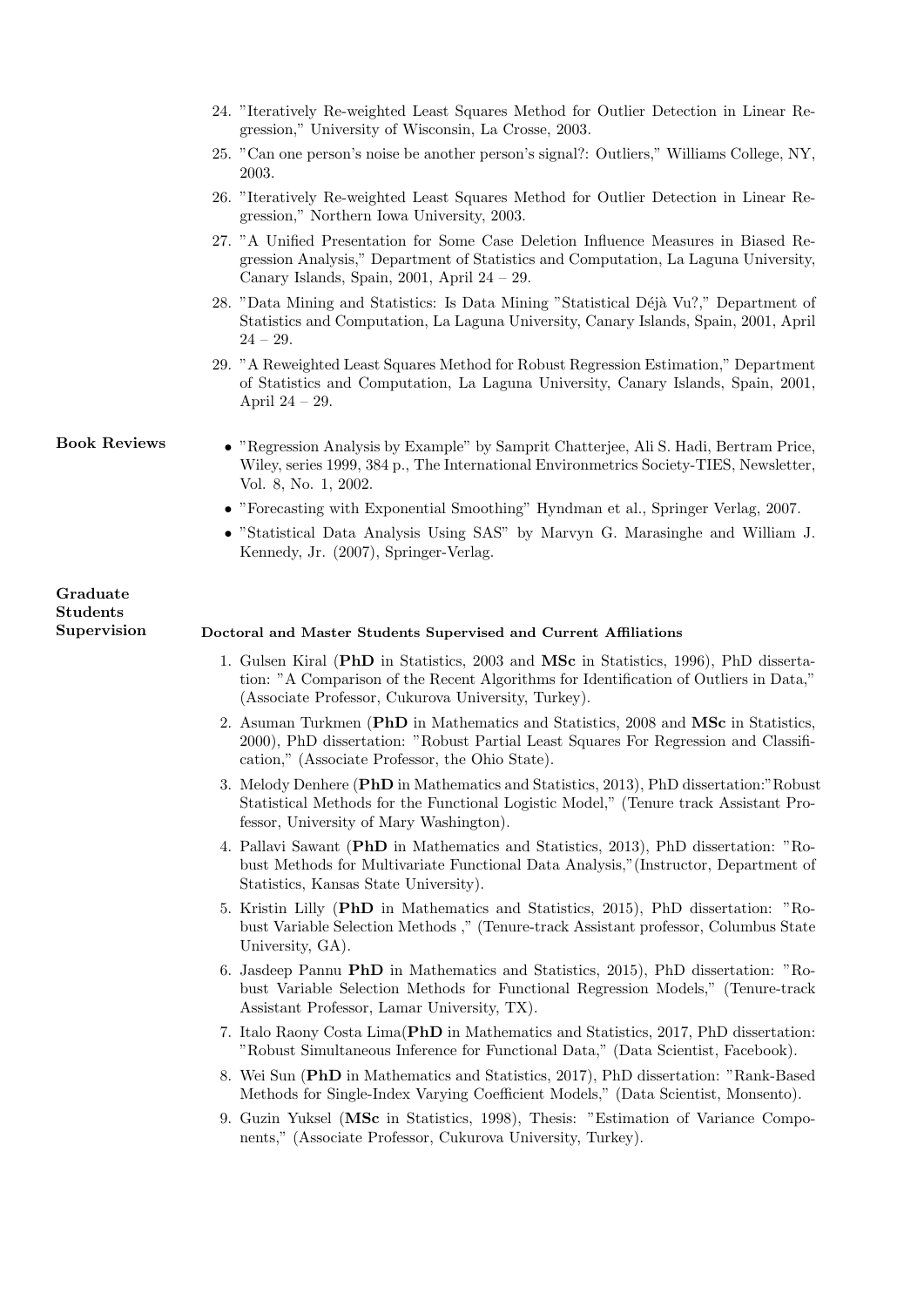- 10. Ozgur Turkmen (MPS in Statistics, 2007), Project: "Statistical Analysis for Phylochip Data: Acidobacteria Division From A Soil At The West Madison Agricultural Research Station (Wmars)," (Lecturer, the Ohio State).
- 11. Shamerick Jones (MPS in Statistics, 2007), Project: "Determining Decomposition Rates of Hardwoods and Nutrient Circulation in Pine Forest of South US".
- 12. Pallavi Sawant (MS in Statistics, 2009), Thesis: "Robust Methods for Functional Data Analysis," (Instructor, Department of Statistics, Kansas State University).
- 13. Juan Yang (MPS in Statistics, 2009), Project: "Effects of Extreme and Unequal Censoring on the Two-Sample Survival Tests," (Research Associate, Cancer Prevention Institute of California (CPIC)).
- 14. Wen Shen (MPS in Statistics, 2010), Project: "A Study of Clutter Removal for Ground Penetrating Radar," (Post-doc, Georgia Institute of Technology).
- 15. Chun Guo (MPS in Statistics, 2010), Project: "Classification on Myocardial Infarction Patients with and without Diabetes Based on MRI-Derived Geometry And Mechanical Functional Variables," (Research Associate, UAB School of Medicine).
- 16. Yuan Kang (MPS in Statistics, 2010), Project: "Prediction Model Building for The Chlamydia Pneumoniae Lung Infection".
- 17. Chih-hsuan Wang (MPS in Statistics, 2010), Project: "A Comparison of Covariance-Based and Partial Least Squares Approach Structural Equation Modeling," (Tenure Track Assistant Professor, Department of Educational Foundations, Leadership and Technology, Auburn University).
- 18. Fikriye Kabakci (MPS in Statistics, 2010), Project: "Review on Variable Selection Methods," (PhD student, R.T.E. University, Turkey).
- 19. Richard Bell (MS in Statistics, 2011), Thesis: "A Robust Version of Hotelling's T2 Control Chart for Retrospective Location Analysis of Individuals Using BACON Estimators," (Operations Research/Systems Analyst at US Army, Alexandria, Virginia).
- 20. Hao Li (MPS in Statistics, 2011), Project: "Functional Data Analysis on Earnings Per Share of Firms in Grocery Market," (Alfa Insurance, Montgomery, AL).
- 21. Donglin Hu (MPS in Statistics, 2011), Project: "Compressed Sensing in Wireless Sensor Networks: Isotonic Regression," (AT & T, California).
- 22. Bin Zheng (MPS in Statistics, 2011) Project: "Spatial Effect of Transportation Network in Land Use Change - An Application of Survival Analysis," (Post-doc, University of Toronto).
- 23. Minerva Brauss (MPS in Statistics, 2011), Project: "Application of Mixed Model Techniques to the Use of Phage Treatment in Fingerling Channel Catfish," (PhD student in Education, AU).
- 24. John Magnotti (MPS in Statistics, 2011), Project: "Multivariate Outlier Nomination in fMRI Data," (Post-doc, University of Texas, Houston).
- 25. Qian Zhang (MPS in Statistics, 2013), Project: "Comparison of Outlier Detection Methods," (PhD student, AU).
- 26. Xiaoli Hu (MPS in Statistics, 2013), Project: "Different Data Mining Methods for Index Price Movement Forecasting," (Business Intelligence Consultant, Virginia).
- 27. Jessica Godwin (MS in Statistics, 2013). Thesis: "Group Lasso for Functional Logistic Regression,"(PhD student, University of Washington, Seattle).
- 28. Boyao Zhao (MPS in Statistics, 2013), Project: "Cluster Analysis Applications on the Mixed Type of Data," (Data Analyst, AirSage, Atlanta, GA).
- 29. Wei Sun (MPS in Statistics, 2013), Project: " Variable Selection in Survival Data Analysis,") (PhD student, AU).
- 30. Yi Xu (MPS in Statistics, 2014), Project: " User Grouping and Scheduling for Massive MIMO Systems with Two-Stage Precoding,") (PhD student in EE, AU).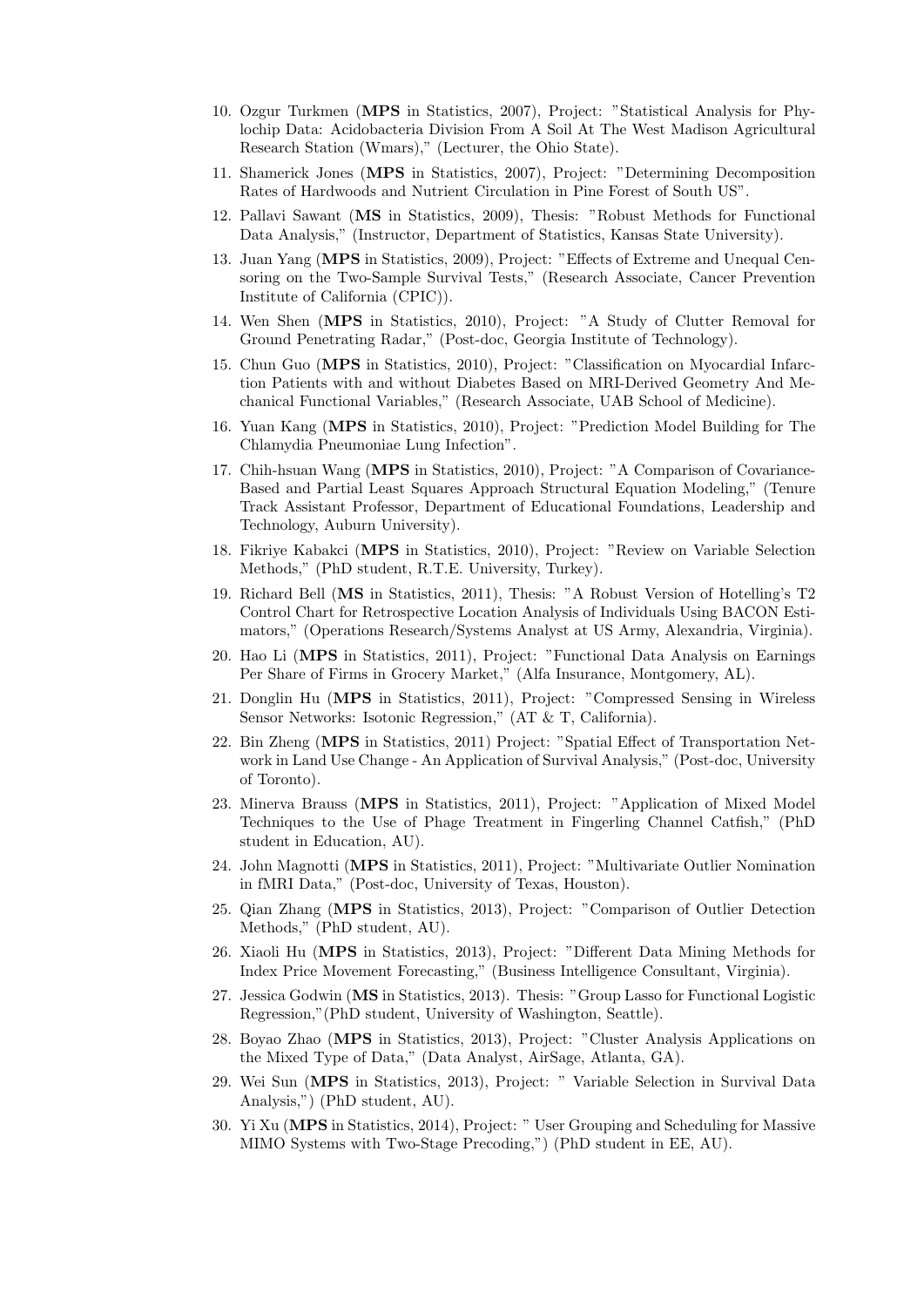- 31. Bin Wu (MPS in Statistics, 2014), Project: " Model Selection Methods in the Linear Mixed Effects Model for Longitudinal Data,") (Implementation Consultant, Callidus-Cloud, Birmingham, Alabama).
- 32. Aaron McAtee (MS in Statistics, 2016), Project: "Classification Using a Functional Partial Least Squares Logistic Regression Method,").( Statistician: Visual Protection and Performance Division at the Army Aeromedical Research Lab, Oak Ridge).
- 33. Yuan Yuan (MPS in Statistics, 2017), Project: "Comparison of PCA based population stratification methods in GWAS data," (PhD student in Mathematics and Statistics, AU).
- 34. Ningxin Yang (MPS in Statistics, 2017), Project: "Statistical models for network graphs," (Intern in Louisiana Department of Education).
- 35. Tzu-Ying Lai (MPS in Statistics, 2017), Project:"Functional Data Clustering" .
- 36. Ian Cero (MPS in Statistics, 2017), Project: "Suicidal ideation as a complex network of symptoms: Two-week prospective accuracy of multiple models" (PhD student in Psychology, AU).
- 37. Yongli Zhao (MPS in Statistics, 2017), Project: "Genetic associations for flower traits of miscanthus from Alabama," (PhD student in Biology, Tuskegee University) .

## Currently Supervising-Coadvising Doctoral and Master Students

- 1. Jieun Park (PhD in Mathematics and Statistics, anticipated graduation: 2018, CoAd with Ash Abebe).
- 2. Yuan Yuan (PhD in Mathematics and Statistics, anticipated graduation: fall 2019).

#### Graduate Student Committee Memberships: Completed

- 1. Rui Guo (PhD in Electrical Engineering, outside reader, 2017).
- 2. Jian Chen (MS in Geosciences, Member and Statistics advisor, 2017).
- 3. Xiaozhu Wang (MPS in Statistics, Member, 2017).
- 4. Charles Essen (MPS in Statistics, Member, 2017).
- 5. Ping Wang (MS in Agricultural Economics and Rural Sociology, Member and Statistics advisor, 2017).
- 6. Gifty Acquah (PhD in School of Forestry and Wildlife Sciences, Member and Statistics Advisor, 2016).
- 7. Eren Sakinc (PhD in Industrial Systems Engineering, Member and Statistics Advisor, 2016).
- 8. Darcey Richburgh (MS in Agricultural Economics, Member and Statistics Advisor, 2016).
- 9. Tian Liu (MPS Statistics, Member, 2016).
- 10. Jessica Busler (MPS Statistics, Member, 2016).
- 11. Wei Huang (MPS in Statistics, Member, 2015).
- 12. Ping Ping Han (MPS in Statistics, Member, 2015).
- 13. Yao-Te Tsai (PhD in Industrial Systems Engineering, Reader, 2015).
- 14. Xin Geng (MPS in Statistics, Member, 2015)
- 15. Ming Li (PhD in Electrical Engineering, Reader, 2015).
- 16. Saranrat Wittayanukorn (PhD in Pharmacy Care Systems, Member and Statistics Advisor, 2015).
- 17. Zhenkui Qin (MPS in Statistics, Member, 2015).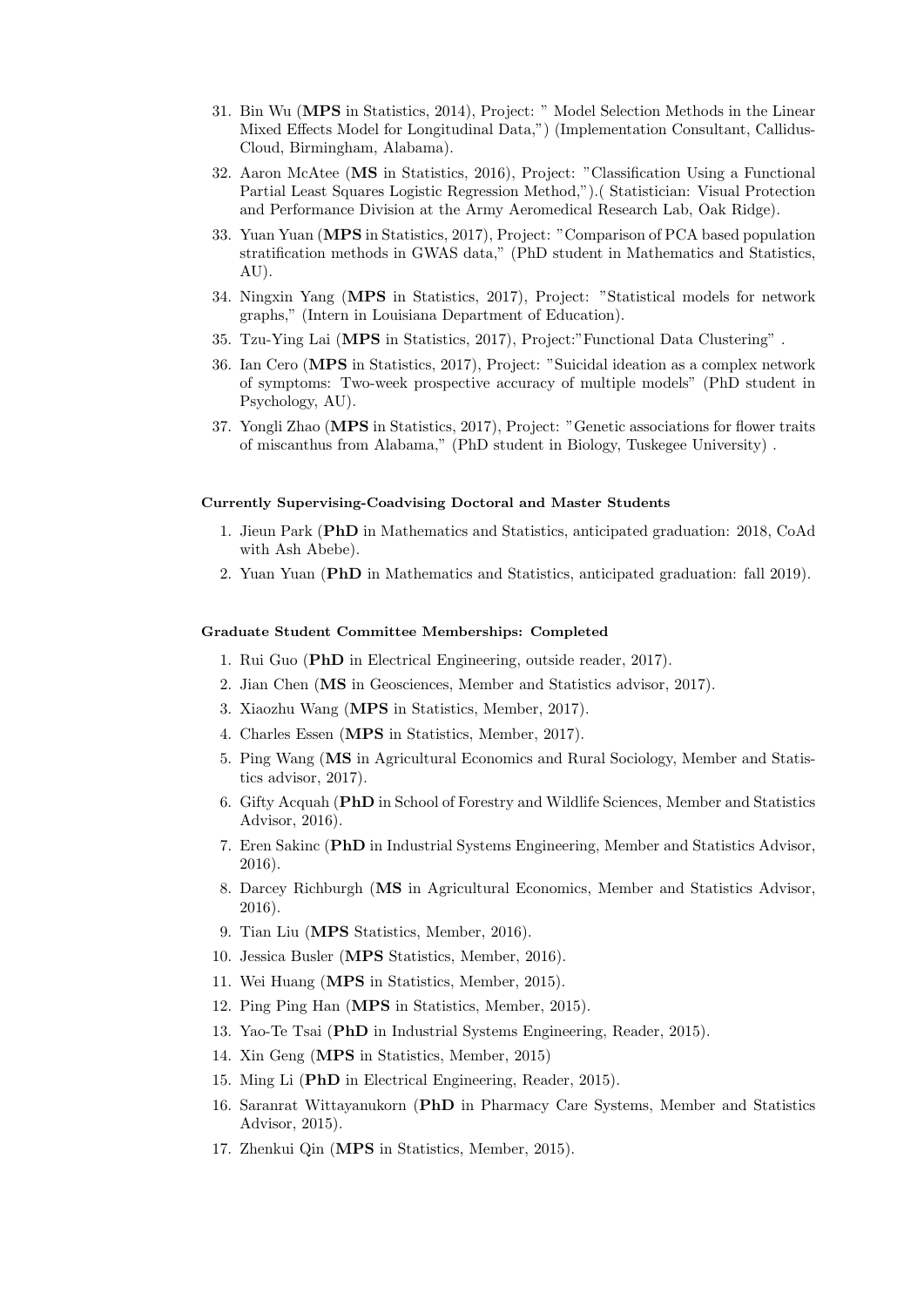- 18. Yu Wang (MPS in Statistics, Member, 2015).
- 19. Kamoltip Thungrat (PhD in College of Veterinary Medicine, Member and Statistics Advisor, 2014).
- 20. Brad Schneid (MPS in Statistics, Member, 2014).
- 21. Ling Zhang (MPS in Statistics, Member, 2014).
- 22. Peng Wang (MS in Electrical Engineering,Member and Statistics Advisor, 2013).
- 23. Chao Ran (MPS in Statistics, Member, 2013).
- 24. Liping Gao (MPS in Statistics,Member, 2013).
- 25. Chun Guo Schiros (PhD in Electrical Engineering, Outside Reader, 2012).
- 26. Ting-ting Wu (MPS in Statistics, Member, 2012).
- 27. David Pritchard (MPS in Statistics, Member, 2012).
- 28. Sarantrat Wittayanukorn (MS in Pharmacy School, Member and Statistics Advisor, 2012).
- 29. Roberto Morales (PhD in Veterinary Medicine, Member and Statistics Advisor, 2012).
- 30. Nhuong V. Tran (PhD in Applied economics, Member and Statistics Advisor, 2011).
- 31. Charles Solvason (PhD in Chemical engineering, Member and Statistics Advisor, 2011).
- 32. Eddy Kwessi (PhD in Mathematics and Statistics, Member, 2011).
- 33. Richard Bell (PhD in Industrial Systems Engineering, Member and Statistics Advisor, 2011).
- 34. Mollie Newman (PhD in Biological Sciences, Member and Statistics Advisor, 2011).
- 35. Zijie Cai (MPS in Statistics, Member, 2010).
- 36. Fengju Chen (MPS in Statistics, Member, 2010).
- 37. Ching-Ying Huang (PhD in Industrial Systems Engineering, outside reader, 2009).
- 38. Kevin P. Tolliver (PhD in Statistics, Member, 2009).
- 39. Uma Karki (PhD in Soils and Argonomy, Member and Statistics Advisor, 2008).
- 40. Sai Nudurapati (PhD in Mathematics and Statistics, Member, 2008).
- 41. Yi Wang (MPS in Statistics, Member, 2007).
- 42. Sangeetha Srinivasan (MS in Discrete Mathematics, Member, 2007).
- 43. Emilia Moore (PhD in Discrete Mathematics, Member, 2007).
- 44. Zhen Chen (MPS in Statistics, Member, 2007).
- 45. Yali Li (MPS in Statistics, Member, 2007).
- 46. Xiomei Yang (MPS in Statistics, Member, 2007).
- 47. S. Suresh Immanuel (Ph.D in Civil Engineering, outside reader, 2006).
- 48. Vincent Catellana (PhD in Discrete Mathematics, Member,2006).
- 49. Norou Diawara (PhD in Mathematics and Statistics, Member, 2006).
- 50. Selda Taskin (PhD in Industrial Systems Engineering, Member and Statistics Advisor, 2006).
- 51. Jhilmil Jain (PhD in Comp. Science and Software Engineering, Member and Statistics Advisor, 2006).
- 52. Xiohong Meng (MPS in Statistics, Member, 2006).
- 53. Yurun Cang (MPS in Statistics, Member, 2006).
- 54. Shuang Feng (MPS in Statistics, Member, 2006).
- 55. Yi Cao (MPS in Statistics, Member, 2006).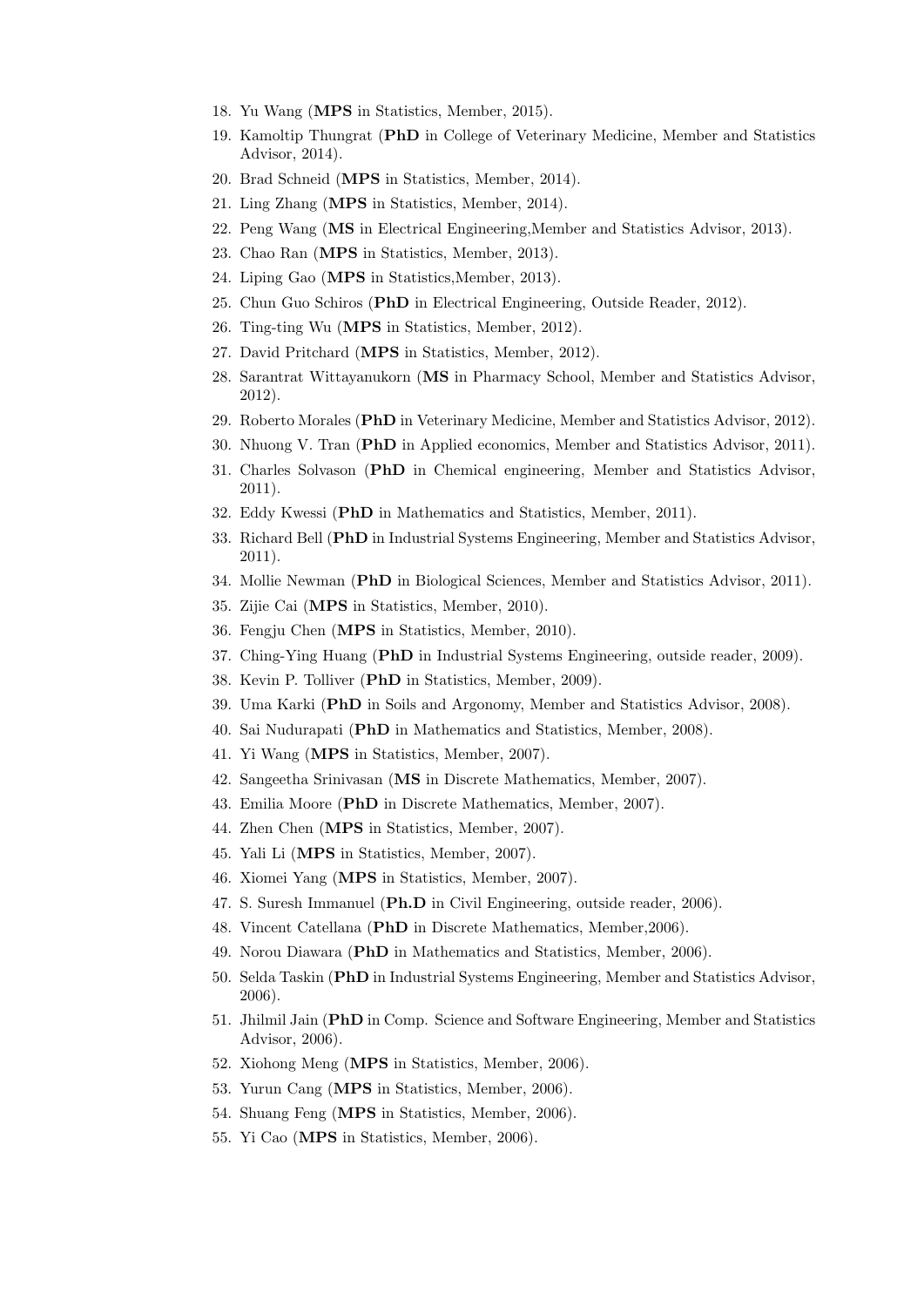- 56. Ram Pandit (MPS in Statistics, Member, 2005).
- 57. Yi Han (MS in Statistics, Member, 2005).
- 58. John Hogland (MS in Forestry, Member and Statistics Advisor, 2005).
- 59. Fang Li (MPS in Statistics, Member, 2005).
- 60. Mehmet Kirkici (MS in Industrial Systems Engineering, Member and Statistics Advisor, 2005).
- 61. Yu Zhang (MPS in Statistics, Member, 2004).
- 62. Ana Capuano (MPS in Statistics, Member, 2004).
- 63. Hua Kang (MPS in Statistics, Member, 2004).
- 64. Orawan Silapajarn (MPS in Statistics, Member,2004).
- 65. Kom Silapajarn (MPS in Statistics, Member, 2004).
- 66. Mustafa Gocken (MSc in Industrial Systems Engineering, Member, 2001).
- 67. M.Ali Ulku (MSc in Industrial Systems Engineering, Member and Statistics Advisor, 2000).

Graduate Student Committee Memberships: Current Courses Taught

• Rick Reynolds (PhD in Industrial Systems Engineering, Member and Statistics Advisor)  $(2014 - current)$ .

## Cukurova University

#### Undergraduate:

Calculus.

Advanced Calculus for Engineering.

Complex Calculus for Engineering.

Operational Mathematics. Mathematical Statistics.

FORTRAN Programming.

Linear Programming and Optimization. Geostatistics.

# Graduate:

Data Analysis and Introduction to Linear Regression. Advanced Regression Analysis. Estimation Theory.

### University of Iowa

# Undergraduate:

Probability and Statistics for Engineering and Physical Sciences (22S:039). Probability and Statistics (22S:120). Statistics for Business (22S:008).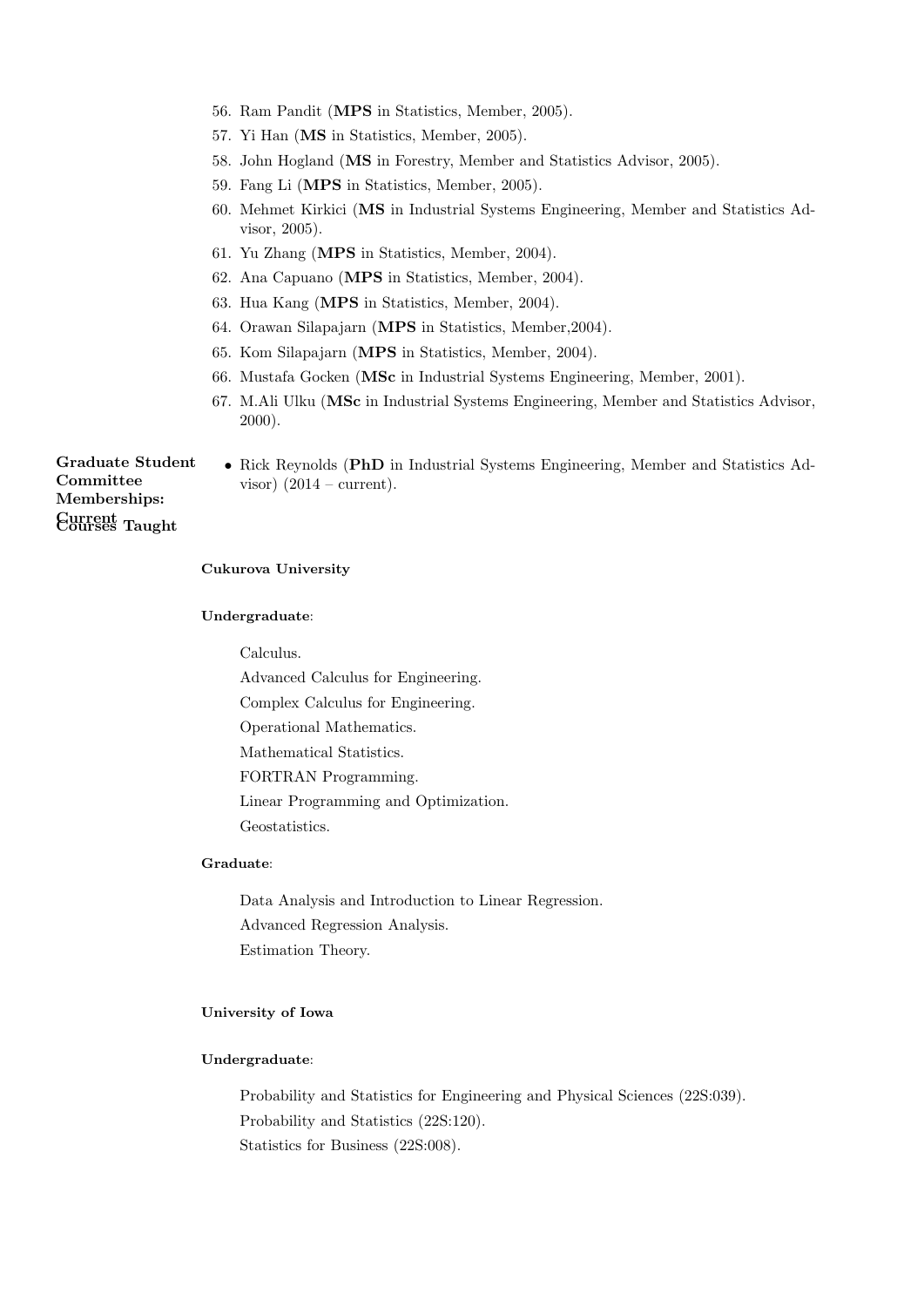# Auburn University (Fall 2003 - present)

# Undergraduate:

Applied Regression Analysis (STAT4610). Probability and Statistics I (STAT3600). Statistics for Engineers and Scientists (STAT3010). Advanced Regression Topics (STAT4970). Statistics for Biological and Health Sciences (STAT2510).

# Graduate:

Experimental Statistics I (STAT 7000).

Categorical Data analysis (STAT 7030).

Applied Multivariate Statistical Data Analysis (STAT 7840).

Applied Regression Analysis (STAT 7020).

SAS programming (STAT 5110/6110).

STAT 7600 Statistical Theory and Methods I (STAT 7600).

STAT 7610 Statistical Theory and Methods II (STAT 7610).

Special Topics: Data Analysis and Statistics for Elementary Teachers (MATH 6970): Curriculum development.

Special Topics: Data depth based Quality Control (STAT 7970).

Special Topics: Functional Data Analysis (STAT 7970).

Special Topics: Variable Selection Methods (STAT 7970).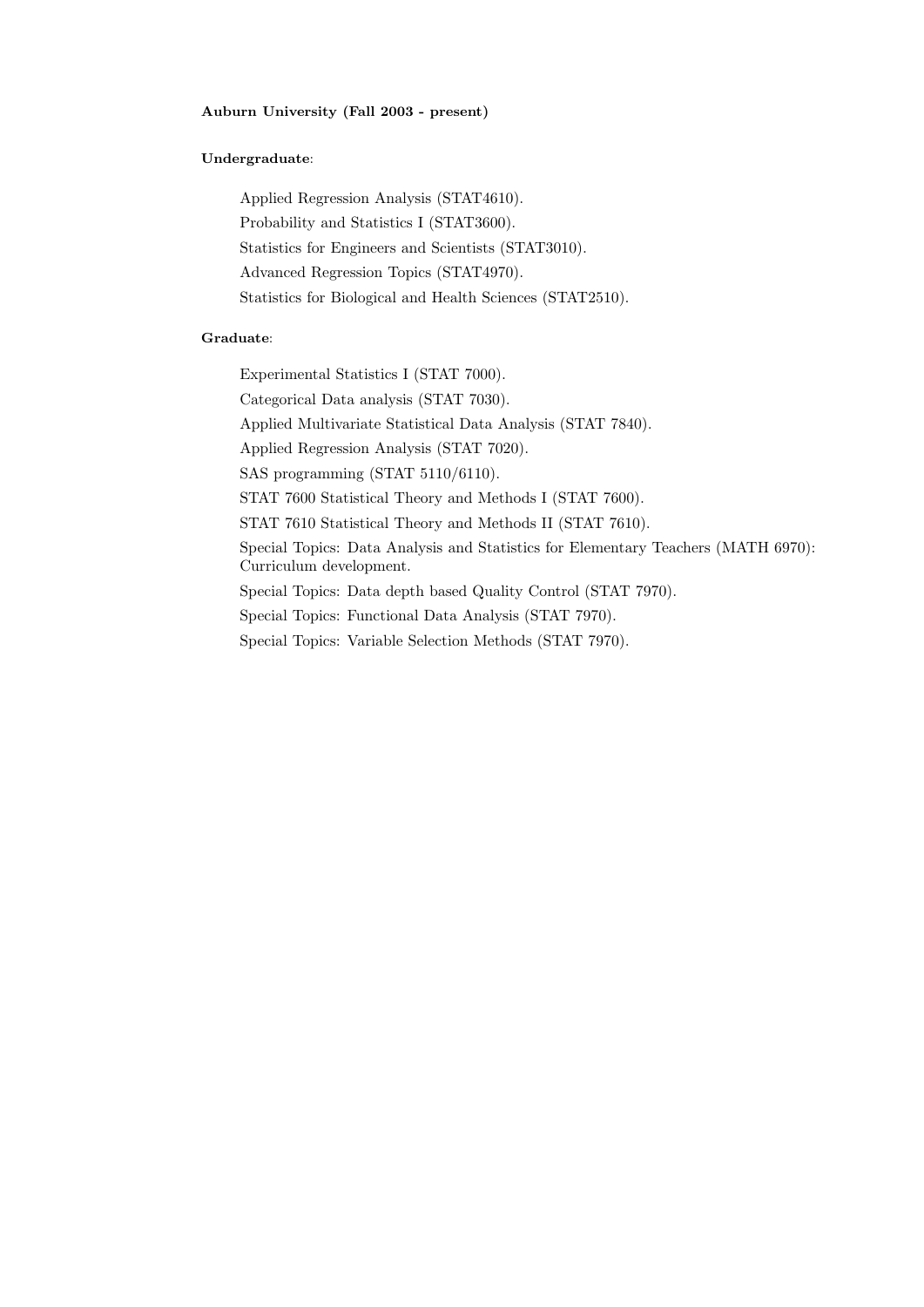## Professional Affiliations

- Elected member of the International Statistical Institute (ISI).
- The Royal Statistical Society (Fellow).
- The International Environmetrics Society (Member).
- American Statistical Association (Member).
- CSNA, the Classification Society of North America (Member).
- Elected member of Sigma Xi Scientific Research Society.

# Professional Service Activities

# Refereeing

- Test.
- Metron.
- The Journal of Statistical Planning and Inference.
- Communication in Statistics -Simulation and Computation.
- Journal of Computational and Graphical Statistics.
- American Journal of Mathematical and Management Sciences.
- Journal of Applied Statistics.
- Pakistan Journal of Statistics.
- Communication in Statistics Theory and Methods.
- Chilean Journal of Statistics.
- Statistical Papers.
- Geodezi.
- Computational Statistics and Data Analysis.
- Journal of Classification.

# Editorship

- Associate Editor for Communications in Statistics, Theory and Methods.
- Associate Editor for Communications in Statistics, Simulation and Computation.
- Member of Advisory Board for Türkiye Klinikleri Journal of Medical Sciences.
- Member of Advisory Board for Türkiye Klinikleri Journal of Biostatistics.
- Member of ERCIM CM Statistics committees (Statistics for Functional Data).

# Panels

- Panelist for STATFEST, Spealman College, Atlanta, GA, September 25, 2010 "Graduate Statistics Program at Auburn University".
- Panelist for JSM Cavell Brownie Mentoring Program, Vancouver, August 2010.
- Served on the Statistics Panel of the National Science Foundation, Division of Mathematical Sciences, February 2012.
- Panelist for Diversity Day panel–Best Practices for Recruiting and Retaining Students and Faculty, San Diego, August 2012.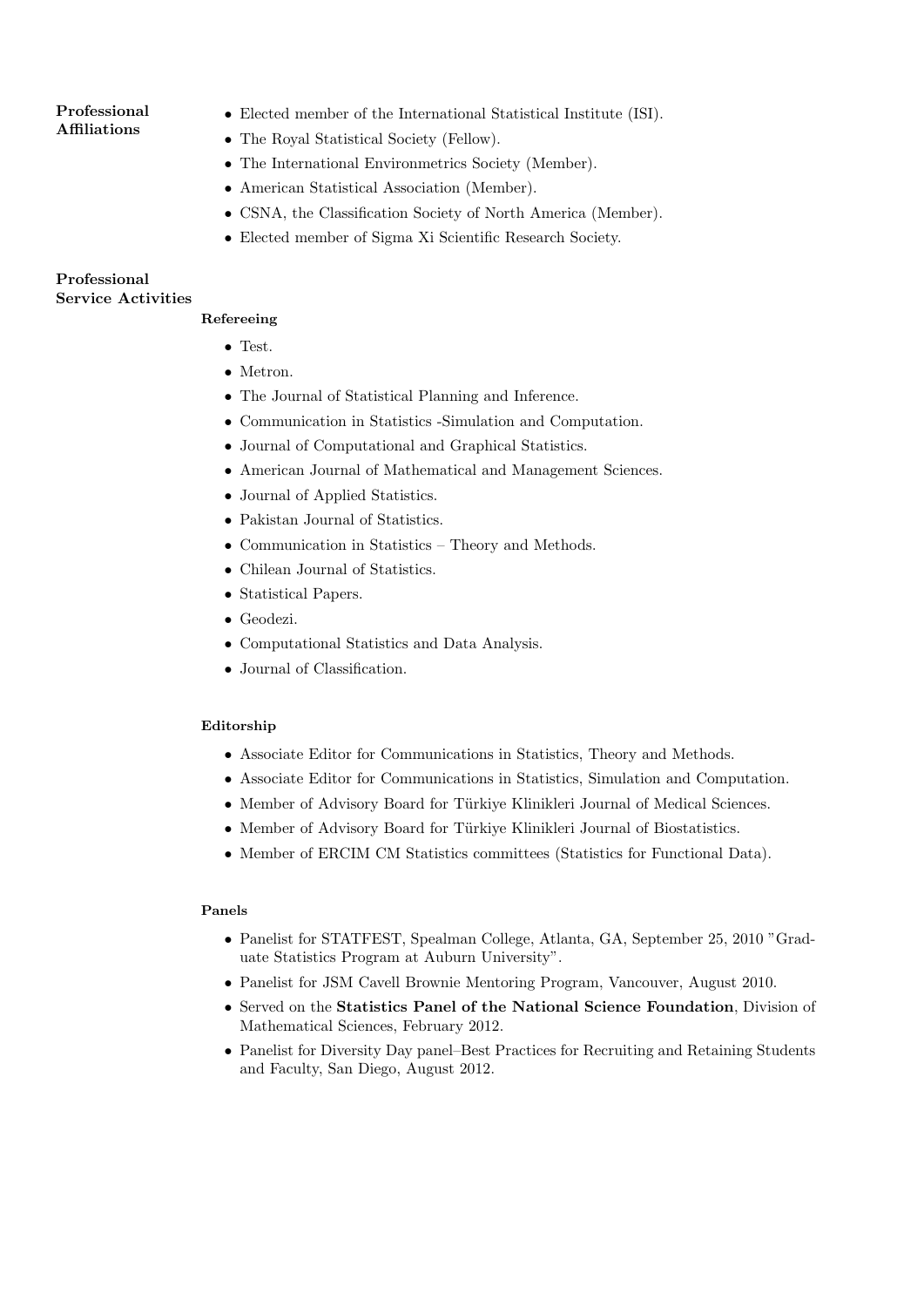#### Conference organizing

- Secretary of the "Statistics Days", National Conference (25-26 May, 1998, Cukurova University, Adana, Turkey). This was the first national statistics conference organized by a university in Turkey and since then it became a tradition to have this conference every two years.
- Member of the Scientific Programme Committee in TIES conference, 2002, Italy.
- Member of Dead Day Symposium, 2004, Auburn University.
- Member of Local Organizing Committee of SCMA 2005 (International Conference on Statistics, Applied Mathematics and Combinatorics ), Auburn University.
- Co-Chair of Organizing Committee of SIAM 2005, Auburn University.
- Member of Scientific Committee of International Conference of Mathematical Sciences, 2009, Turkey.
- Participant for AU-AUST (Auburn University collaborating with African University of Science and Technology Collaborative Program) (2008 – present)

#### Consulting

Since 2004 I have been providing consulting help to the faculty and the graduate students outside the department of Mathematics and Statistics: mainly, Forestry, Computer Science and Software engineering, Biology, Agronomy, Enthomology, Civil Engineering, Vet School, Pharmacy School, and Business. The problems I have been providing help are in the areas of power analysis, design of experiment, partial least squares, multivariate data analysis, regression analysis.

- Services Member of Search Committee for STAT position, Auburn University (2004, 2005, 2006, 2012).
	- Member of Mission/Vision committee, Auburn University (2004 present).
	- Member of Admissions Appeals Committee, Auburn University (2004 2007).
	- Member of Undergraduate Committee, Auburn University (2005 2008, 2011 2015).
	- Member of COSAM Research Advisory Committee, Auburn University (2006 2009).
	- Chair of COSAM Faculty Travel Committee, Auburn University (2007 2009).
	- Director of Statistics, Auburn University (2008 2010).
	- Member of the COSAM Dean Search Committee, Auburn University (2009 –2010).
	- Member of Senate Steering Committee, Auburn University (2010 2012).
	- Member of Vision Committee, Auburn University (2011, September).
	- Member of Cavell Brownie Scholars Program in ASA (2010, 2011, 2012).
	- Judge, 2011 Graduate Scholars Symposium, Science Oral Presentations, Auburn University.
	- Judge, 2011 South's BEST Regional Robotics Championship, Auburn University.
	- Judge, 2012 Research Week, Science Oral and Poster Presentations, Auburn University.
	- Member of Search Committee for the Director of Statistical Consulting Center (2012, 2013).
	- Chair of Undergraduate Studies Committee (2012 2013).
	- Member of Undergraduate Studies Committee (2012 2014).
	- Member of Graduate Studies Committee (2013 2016).